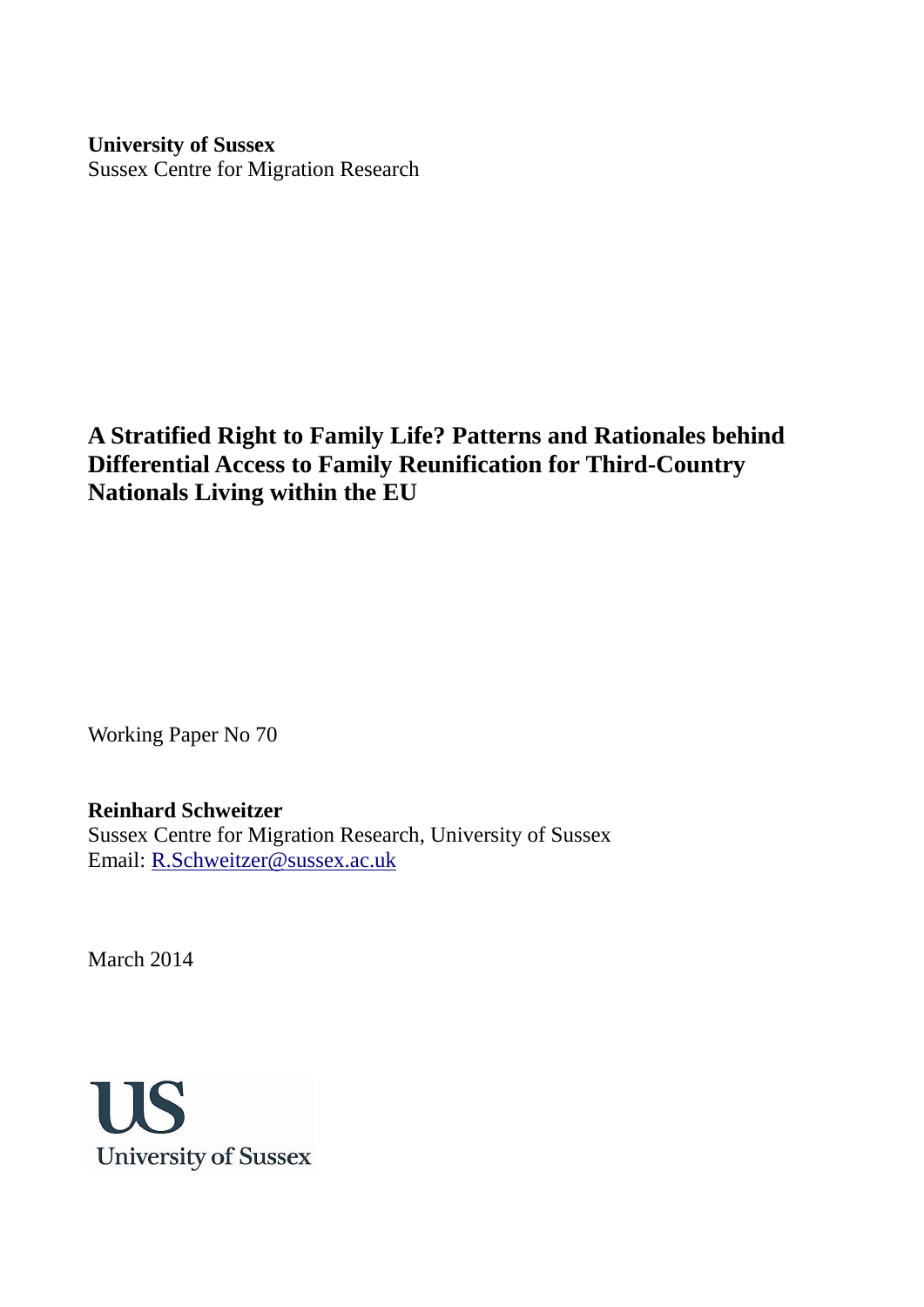# **Abstract**

This study contrasts the normative claim of a fundamental and universal right to family life against the empirical evidence of unequal conditions and effects (both direct and indirect, intended and unintended) of family reunification policies for different groups and categories of third-country national migrants. Building on the concept of civic stratification and by systematically comparing policies in a wide range of Member States, the analysis shows that while specific conditions and requirements for reunification vary considerably in both scale and scope, the underlying logic of stratification as well as the main arguments for unequal treatment are rather uniform across the EU. The results suggest a positive correlation between the restrictiveness of family reunification policies, the overall complexity of immigration statuses, and the likelihood that they lead to instances of unequal treatment and discrimination, thereby institutionalising an unequal right to family-life.

# **Keywords**

*Family reunification, European Union, civic stratification, inequality, migration management*

# **Introduction**

1

In recent decades family-related migration has become one of the predominant modes of entry into the European Union (Lahav 1997; Groenendijk 2006; Ruffer 2011; European Commission 2008) – after historically being either neglected or treated as a secondary aspect of cross-border movement in both migration research and policy-making (Kofman 2004). According to recent OECD (2013: 25) data, this form of migration currently represents 45% of all permanent immigration to the European Economic Area. Among third-country nationals (TCNs), family reunification even accounts for two-thirds of all immigration to the EU (Ruffer 2011). Clearly, this trend is a consequence of increasing restrictions imposed on labour migration, rendering marriage one of the last remaining means of legal entry and stay, especially for those lacking specific skills (Kofman et al. 2011). As a result, family migrants from outside the EU, and especially those joining other TCNs already residing in a Member State, face increasing levels of suspicion and rejection among host societies and ever-more restrictive immigration regimes. Although, in principle, their possibility to enter the European Union and reside in one of its Member States is underpinned by the fundamental right to family life,<sup>1</sup> in practice their admission is subject to an increasing number and variety of conditions through which states are trying to manage family-related migration flows. In this context, and for the purpose of this study, family reunification is understood as defined by the European Council: "the entry into and residence in a Member State by family members of a thirdcountry national residing lawfully in that Member State in order to preserve the family unit'.<sup>2</sup> Ì

Especially since the mid 2000s, family reunification policies in Europe underwent a restrictive turn clearly embodied in ever-more demanding and stringent requirements regarding the sociocultural integration and economic self-sufficiency of migrant families (Pascouau and Labayle 2011; OECD 2013; Strik et al. 2013). As a direct result, absolute numbers of applications as well as residence permits granted on grounds of family reunification have dropped considerably since then, in some countries such as Germany and the Netherlands by more than half (European Commission 2011; Strik et al. 2013). Underlying this new trend is a general shift in the perception of family migrants as increasingly problematic and unwanted, which today renders the reunification of TCN

<sup>&</sup>lt;sup>1</sup> As enshrined in Art. 8 of the European Convention of Human Rights (ECHR), among other international treaties and conventions; a comprehensive overview is given by Lahav (1997).

<sup>&</sup>lt;sup>2</sup> This definition underpins the EU Council Directive on the right to family reunification of 2003.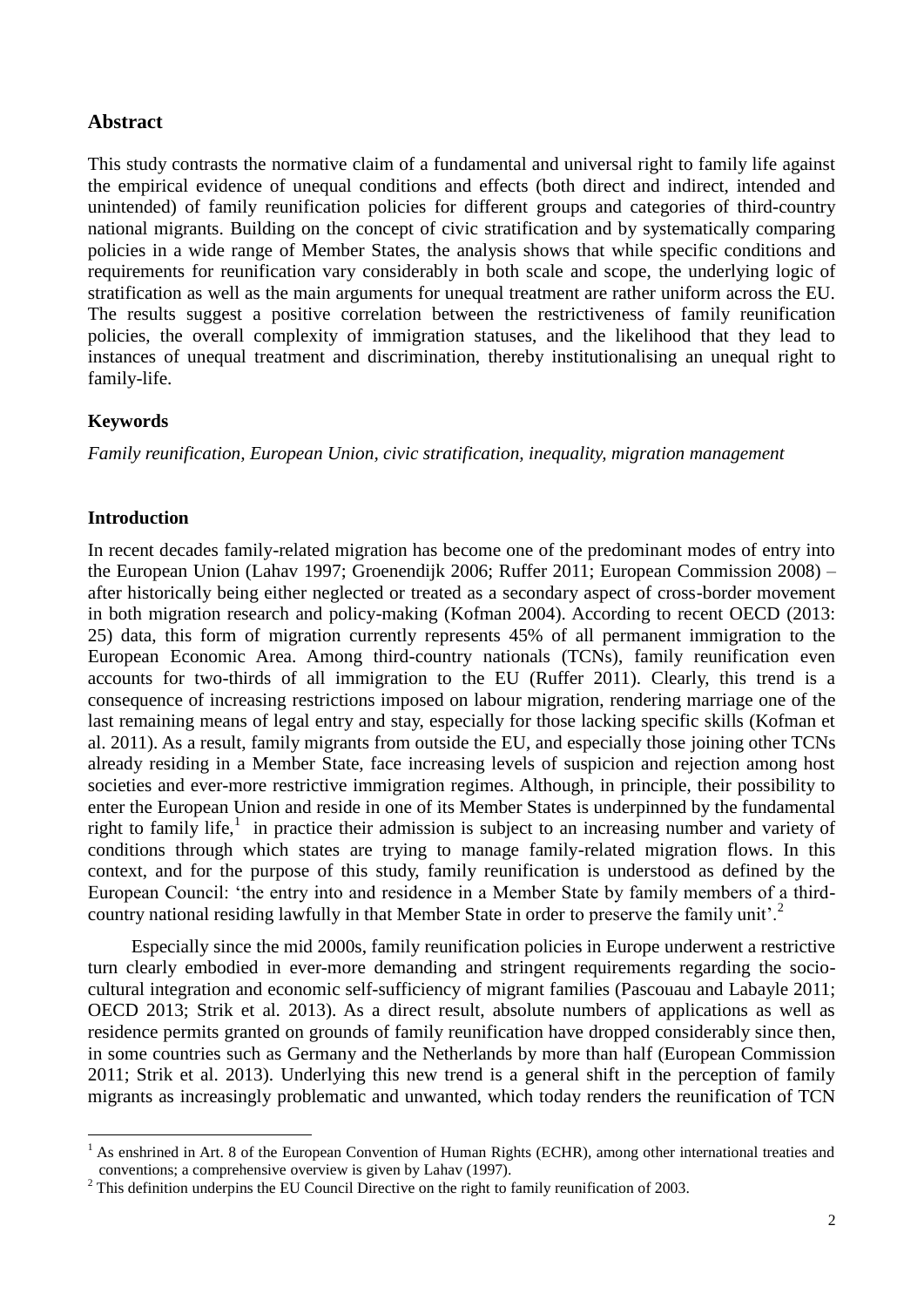families one of the most intensely politicised issues within the sphere of both immigration and integration policy (Kraler 2010; Kofman et al. 2011; Scholten et al. 2012; Strik et al. 2013). Together with asylum seekers, family migrants have become emblematic of a kind of permanent immigration which is perceived as being 'imposed' on the receiving countries and their native societies instead of being 'chosen' according to their short-term labour demands.<sup>3</sup> From a legalhistorical perspective it has been argued that it was "through the assertion of rights to asylum and family reunification that migration has continued and grown, in the face of explicit attempts in the 1970s to bring it to an end" (Morris 2002: 5; see also Joppke 1998). Contemporary government attempts to restrict immigration are thus increasingly targeting those who, in their sole capacity of having close family ties, want to accompany or join workers, refugees or other TCNs legally admitted to reside in the country.

However, the evolving set of rules and regulations that this type of migration is subjected to, appears far from uniform. On the one hand, as a number of recent country-comparative studies has shown, the specific conditions and requirements for family reunification vary considerably between EU Member States (Kraler 2010; Kraler et al. 2011; Pascouau and Labayle 2011; Strik et al. 2012). On the other hand – and this is where the focus of this paper lies – there is a variety of exceptions made for specific kinds of migrants and their families, so that behind the overall trend towards increasing restrictiveness, a complex system of differential rights and opportunities emerges (Morris 2002). While the basic distinction between own-country nationals, EU nationals and TCNs has been analysed extensively (Cholewinski 2002; Groenendijk 2006), far less attention has been paid to differentiations made within the latter. In principle, the legitimacy of these distinctions follows from the sovereign right of receiving states to ultimately control all immigration (including family migration) to their territory 'according to their interests [and] by the definitions they confer' (Lahav 1997: 361). Increasingly, however, some of the instances of unequal treatment regarding access to family reunification are being analysed in the context of what has been described as 'repressive' or 'illiberal liberalism' (Joppke 2007a; Guild et al. 2009) and accused of undermining the principle of family unity (Ruffer 2011).

Departing from here, the present study contrasts the normative claim of a fundamental and universal right to family life against the empirical evidence of unequal conditions and effects – both direct and indirect, intended and unintended – of family reunification policies in Europe for different immigrant groups and categories. Building on the concept of civic stratification (Lockwood 1996; Morris 2002), and by using examples from a range of EU Member States, $4$  the paper aims to confirm the following hypothesis: *While the specific national legal frameworks governing family reunification for TCNs vary considerably between EU Member States, the underlying system of stratification (i.e. the differentiation between specific groups and categories of migrants) is far more consistent across Europe.* In order to better understand not only the extent and complexity of this system of stratified rights and obligations, but also the rationales behind it, the empirical part of this research comprises several questions. Firstly, I will analyse which specific groups of TCN migrants are most commonly differentiated within family reunification policies, and through which concrete measures and requirements this differential treatment is put into effect. In a second step, I will ask how these different instances of unequal treatment are justified by state actors, and whether these justifications are based on empirical evidence. Before that, however, the following sections present the theoretical and conceptual framework for this analysis: firstly, by discussing the legal-political foundations of both the horizontal (between states) and the vertical (between migrant categories) dimension of differentiation underlying family reunification practices in Europe; and secondly, by developing an analytical frame for a more systematic analysis of how

<sup>&</sup>lt;sup>3</sup> As expressed by Nicholas Sarkozy in the run-up to the 2007 French presidential elections (see Marthaler 2008).

<sup>&</sup>lt;sup>4</sup> The empirical part of the study covers Austria, the Czech Republic, Denmark, Germany, the Netherlands, Portugal and Spain.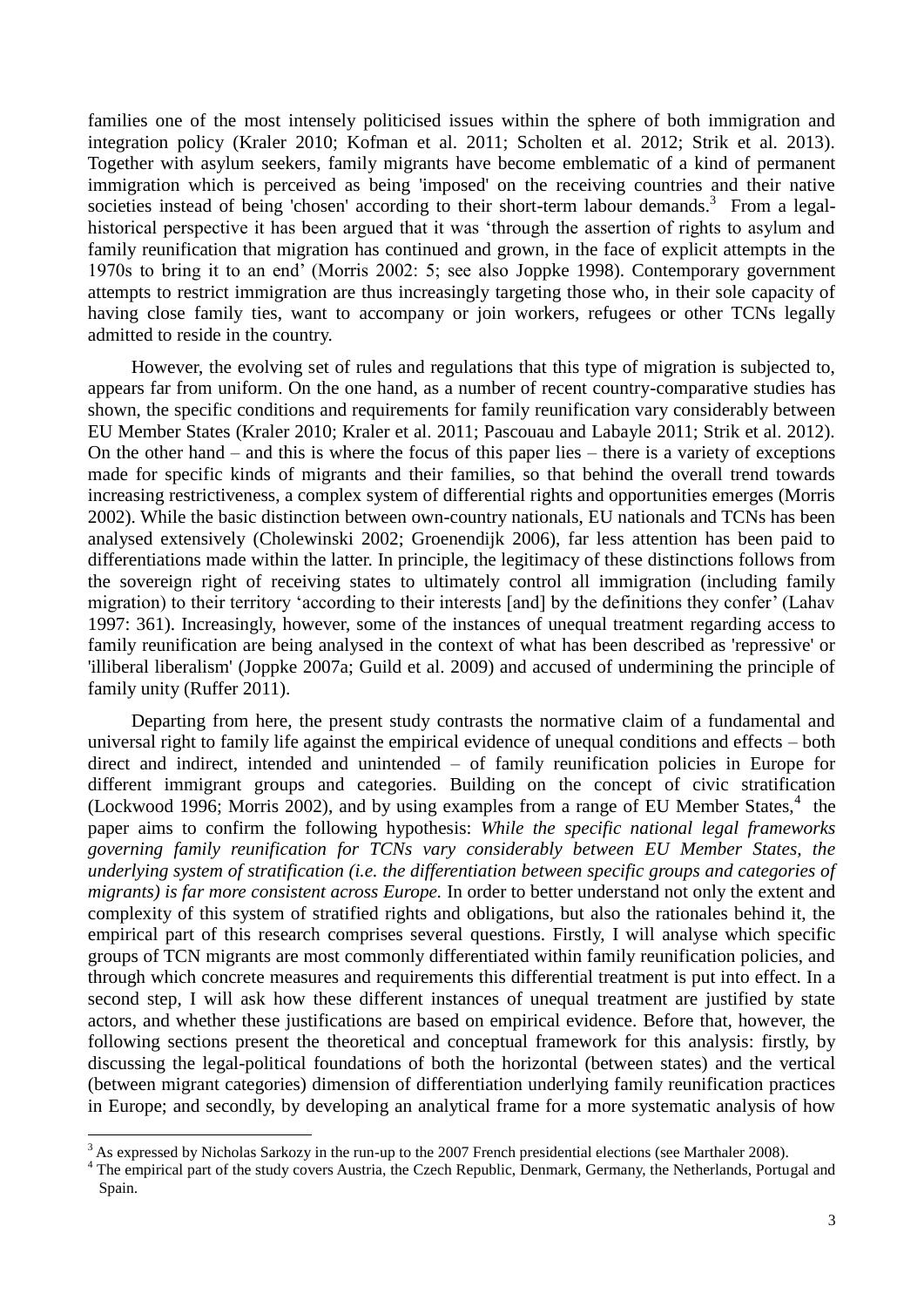unequal access to this right is being justified. The results suggest that more restrictive family reunification policies building on more complex systems of immigration statuses increase the likelihood of unequal access to the right to family life.

### **Family reunification in Europe: between liberal human rights norms and restrictive immigration policy practice**

If international instruments delimit national authority to control borders, then how can we explain the failure to extend universal rights in the form of family reunification to migrants? (Lahav 1997: 352).

It is generally accepted that family reunification can be seen, "on the one hand, as a humanitarian or human rights issue, and, on the other, as an immigration matter which might place a strain on the labour market and social facilities" of receiving countries (Brinkmann 2001, cited in Cholewinski 2002: 271). As a result, the underlying normative claim of a fundamental and universal right to family life faces two major challenges when translated into the legal-political practice of family reunification policies for TCNs, which many countries have only quite recently incorporated into their immigration regimes.<sup>5</sup> On the one hand, the precise conditions and requirements for reunification tend to vary between different Member States according to their specific legal and institutional frameworks shaped by distinct immigration histories, labour market needs and perceptions of current immigration. On the other hand, and more importantly, different groups of persons are affected unequally by these conditions. While some of the unequal effects of this system of differential rights and obligations directly follow from either EU legislation or international treaties and conventions, others clearly reflect domestic interests and perfectly fit in with increasingly selective national immigration regimes (Lahav 1997). Still others may simply be unintended consequences of supposedly neutral legal provisions. Against this background, Cholewinski (2002: 273) argues that "the introduction of the right to family reunification for thirdcountry nationals is in danger of being effectively rendered redundant by the conditions imposed upon this right'. For him, the current policy practice in the field of family reunification once more illustrates how "the notion of rights in the sensitive field of immigration is effectively reversed and regarded as belonging more to states than individuals" (2002: 288). As will be shown, some of the inequalities resulting from these selective practices and conditions prove difficult to justify from the perspective of liberal-democratic states.

# *The universal right to family life, its EU-wide consolidation and selective domestic application through family reunification policies*

The issue of family reunification among third-country nationals can be closely related to Soysal's (1994) much-disputed conception of a post-national model of citizenship based on the notion of universal personhood rather than national belonging. It derives its legitimacy from a transnational discourse of human rights entailing certain obligations for states towards not only their own nationals, but also aliens who legally reside within their borders. As such, the right to live together with one's family may, under certain conditions, override national interests in restricting any further immigration of TCN family members (Kofman 2005). Besides being regarded as a basic human right, the preservation of migrant families was traditionally regarded as beneficial not only for the migrants themselves but also for the wider societies which they became part of (Cholewinski 2002). In practice, however, no international agreement establishes family reunification as a fundamental and unconditional right<sup>6</sup> (Lahav 1997), nor does any individual state grant 'the automatic right for

<u>.</u>

<sup>&</sup>lt;sup>5</sup> While some European countries such as France started to introduce family reunification policies soon after WW11, others first introduced specific provisions as late as the 1980s (DK) and 1990s (AT, D) (see Kraler 2010).

<sup>&</sup>lt;sup>6</sup> For example, Art. 8 ECHR explicitly allows any state interference with the right to respect for private and family life 'as is in accordance with the law and is necessary in a democratic society in the interests of national security, public safety or the economic well-being of the country, for the prevention of disorder or crime, for the protection of health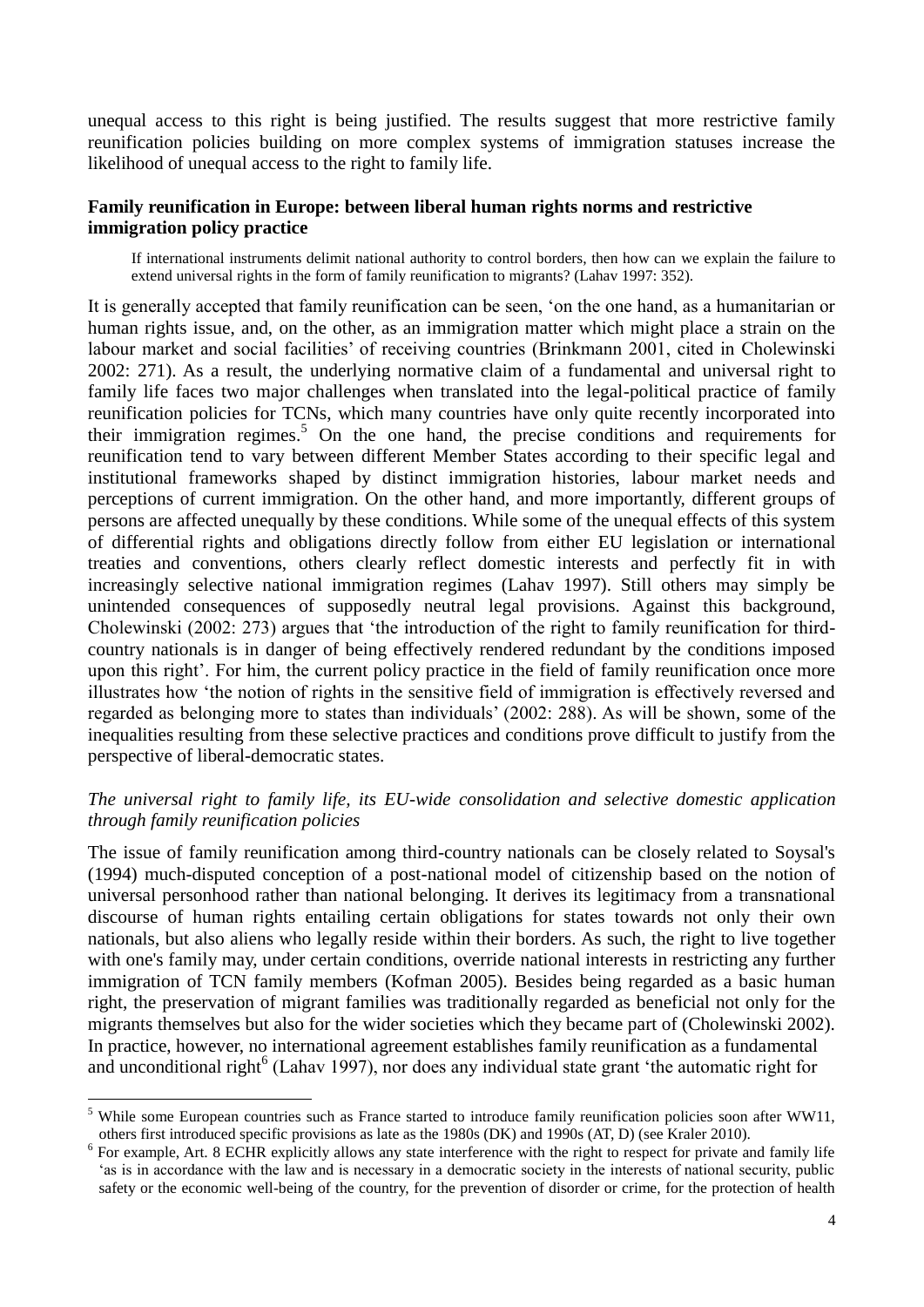families of non-citizens to join them' (Kofman 2004: 253). It is important to distinguish, therefore, between the underlying human right to family life and the individual application of this right in the form of family reunification. In the words of Lahav (1997: 360), "[t]he former is understood to be a principle, while the latter is considered a means of implementation of such a principle".

Any claim for family reunification derives its legal force either from the principle of freedom of movement<sup>7</sup> or from that of the unity of the family, regarded as the most basic component of society (Perruchoud 1989; Lahav 1997; Cholewinski 2002). While both principles are recognised under international and EU law, "their modalities of implementation with regard to family reunification are left to the competence of individual States' (Perruchoud 1989: 512). This arrangement makes national governments the principal actors in the field of family reunification. While in some cases, decisions by the European Court of Human Rights have led to national legislations on family reunification being changed or revoked, $8$  it has been repeatedly maintained that Art. 8 ECHR does not necessarily entail "a right to family life for foreigners residing outside of their country of origin" (Kraler et al. 2013: 55). Only under very specific circumstances does its application create legal obligations for host states to allow the entry or stay of certain family members. According to Lahav (1997: 354), the strong and far-reaching competences that national governments still retain in this field, "stem not only from the predominance of the sovereignty principle but also from legal ambiguity and from conditionality on states, which have varying territorial jurisdictions, definitions, and interests".

With a view to harmonise policies between the Member States, the European Commission proposed a directive in December 1999 establishing common rules of law regarding family reunification, the final version of which was adopted by the Council in 2003.<sup>9</sup> According to Art. 1 of this directive, its purpose is "to determine the conditions for the exercise of the right to family reunification by third country nationals residing lawfully in the territory of the Member States". However, the existence of an actual *right to family reunification* has been called into question by Member States throughout the negotiations<sup>10</sup> (Cholewinski 2002) and the evolution of the directive clearly reflected the general shift in the perception of family reunification from a necessary and useful instrument of integration to a highly politicised tool to control and potentially restrict unwanted immigration (Ruffer 2011). As such, it rather strengthened the Member States' right to control their territorial and symbolic borders, while weakening the right of migrants to be joined by their family. Accordingly, the resulting legal framework is ambiguous. On the one hand, the preamble recognises "the obligation to protect the family and respect family life enshrined in many instruments of international  $law$ <sup>11</sup>, as well as the principle of non-discrimination and the value of family unity for both the migrants and the receiving society.<sup>12</sup> On the other hand, it reserves a powerful role for national governments in setting the specific rules and conditions for family reunification. For example, the exact definition of which family members beyond the 'nuclear family' are entitled to reunification is largely left to national  $law^{13}$  (Lahav 1997; Brinkmann 2002).

or morals, or for the protection of the rights and freedoms of others".

 $<sup>7</sup>$  In the European context, this applies especially to EU nationals, whose free movement rights are enshrined in Art. 45</sup> of the Treaty on the Functioning of the European Union.

 $8 \times 10^{-4}$  A number of examples are given by Ruffer (2011).

<sup>9</sup> Council Directive 2003/86/EC of 22 September 2003 on the right to family reunification, OJ L251, 3/10/2003.

 $10$  In a note (doc. 7675/00) on the first Commission proposal, the presidency identified this issue as one of the main questions on which Member States' positions most fundamentally diverged.

<sup>11</sup> Recital 2 of the preamble, *Family Reunification Directive.*

<sup>&</sup>lt;sup>12</sup> Recital 4 of the preamble recognises that '[f]amily reunification is a necessary way of making family life possible. It helps to create sociocultural stability facilitating the integration of third country nationals in the Member State, which also serves to promote economic and social cohesion, a fundamental Community objective stated in the Treaty".

<sup>&</sup>lt;sup>13</sup> The preamble declares that beyond the narrow definition of the nuclear family (including the spouse and minor children), to which "family reunification should apply in any case" (9), "it is for the Member States to decide whether they wish to authorise family reunification" (para 10).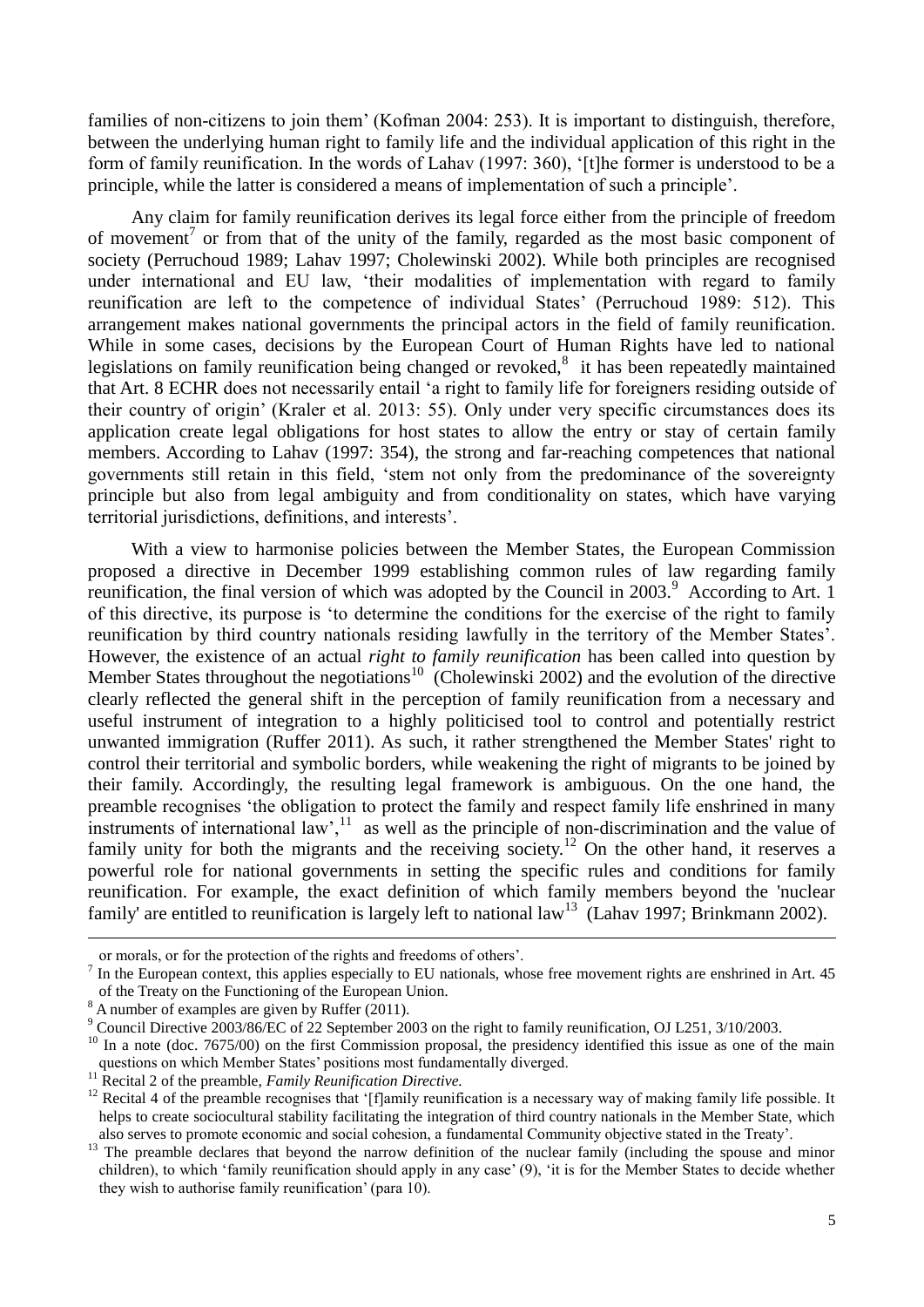Overall, evaluations of the impact of the directive and its relationship to Art. 8 ECHR have been mixed. Groenendijk (2006: 219) argues that while "[g]enerally, the Directive provides a much higher standard than Article 8 ECHR [...], some provisions in the Directive appear to allow Member States to go below the minimum level of Article 8". Similarly, in its first report on the application of the directive, the European Commission (2008: 14) critically concluded that its impact in terms of harmonisation has remained limited, and that a number of Member States have applied some of its optional provisions regarding the requirements for reunification "in a too broad or excessive way'.<sup>14</sup> On the one hand, several recent country-comparative studies demonstrate that, nearly ten years after the adoption of the *Family Reunification Directive,* the Member States still differ greatly in how they handle applications domestically (Kraler et al. 2011; Pascouau and Labayle 2011; Strik et al. 2012). On the other hand, recent policy developments in the Netherlands demonstrate that the directive also has the potential to prevent particularly harsh policy measures from being introduced (Groenendijk 2006). The fact that the directive failed to bring about "uniform protection for family reunification, but has, instead, been used to introduce new restrictions", as Ruffer (2011: 947) argues, might be most apparent from the migrants' own perspective. As will be shown in the empirical part of this study, some of these new restrictions have unequal effects on different groups and categories of migrants, rendering their application even more problematic as regards non-discrimination and equality before the law. It is therefore important to note that, by specifying and limiting the conditions which participating states<sup>15</sup> may require applicants for family reunification to meet, the directive also forms part of the legal framework within which this complex system of stratified rights has evolved. Cholewinski (2002: 279) critically states that "the standards to be applied in limiting the discretionary powers of Member States fall considerably short of realizing equal treatment [of third-country nationals] with EU citizens'. The same, however, applies to distinctions made between different groups and categories of TCNs, regardless of whether they are based on nationality, 'race', religion, skill-level or socio-economic status, and whether they are explicitly or implicitly derived from national or EU legislation.

#### *Civic stratification vs. non-discrimination through family reunification policies*

<u>.</u>

For Kofman et al. (2011: 25), "one of the most striking results of policymaking on family-related migration at the European level is an increasing fragmentation and differentiation of the right to family reunification". This observation draws on the concept of *civic stratification,* which was first used by Lockwood (1996: 547) in order to describe the "more or less well defined categories of 'citizens' identified through their different capacities to exercise various rights" and defined as "ways in which the structuring of life chances and social identities is the direct or indirect result of the institutionalization of citizenship under conditions of social and economic inequality" (1996: 532). The concept was later amended by Morris (2003: 79) to specifically focus on non-citizens, arguing that 'it is the increasing diversity of "outsider" status that is most in need of analysis'. According to her definition, civic stratification describes "a system of inequality based on the relationship between different categories of individuals and the state, and the rights thereby granted and denied' (Morris 2003: 79). Here, it is used to specifically analyse distinctions made between different groups and categories of family migrants or their TCN sponsors applying for reunification – i.e. the institutionalisation of an unequal right to family life through national family reunification policies.

This specific system of stratified rights and obligations reflects the great variety of ways in which family migrants are being categorised and differentiated. First of all, there are different forms

 $14$  In particular those regarding the possibility to introduce a waiting period, income requirement, as well as integration measures.

<sup>&</sup>lt;sup>15</sup> The directive covers all EU Member States except the UK, Ireland and Denmark. While the last of these completely opted out of Chapter IV of the Treaty, the first two reserved a right to opt-in on a case-by-case basis (Moeslund and Strasser 2008).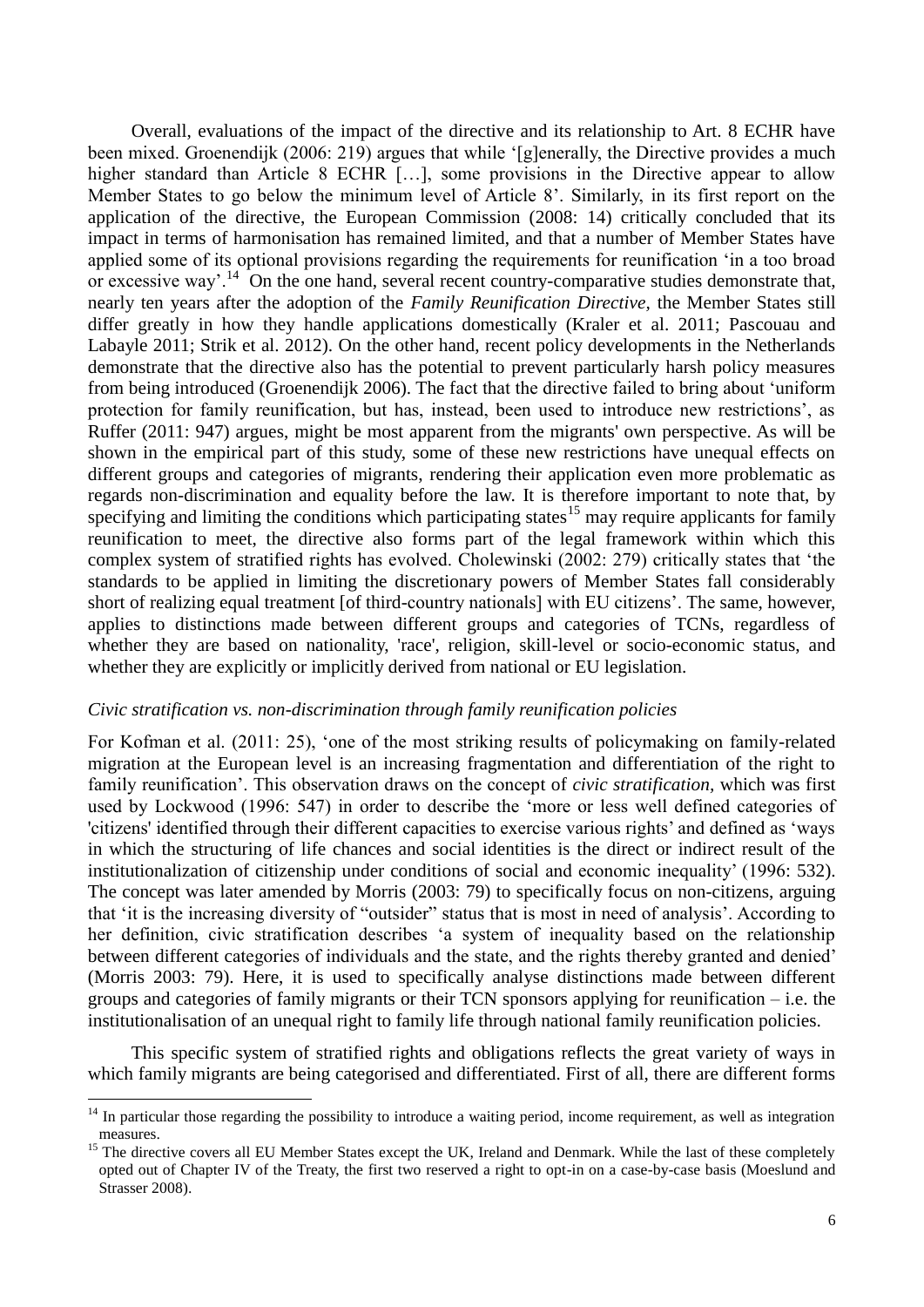of family-related migration, often associated with different sets of 'problems', i.e. implications for receiving states and communities. Kofman (2004) argues that *family reunification* in its strict sense (i.e. the process of being joint by immediate family members in the country of residence) should be distinguished from *family formation* or *marriage migration* (i.e. the migration of one partner with the intention to enter into a marriage) on the one hand, and *family migration* (i.e. the joint migration of an existing family) on the other. However, according to the *Family Reunification Directive,* no distinction should be made on the basis of "whether the family relationship arose before or after the resident's entry'.<sup>16</sup> Apart from this chronological aspect, access to family reunification is frequently stratified along the lines of nationality, age, gender, 'race' or ethnicity, immigration status and length of (legal) stay, as well as skill-level or socio-economic status; some of these dimensions will be analysed in more detail presently. What all these individual or group characteristics have in common is that they depend on some sort of definition by the receiving state in question. Having in mind that "any definition is never adopted in *abstracto,* but is closely related to a goal to be reached" (Perruchoud 1989: 515), the question is, what are governments' goals behind specific instances of differential treatment?

Comparing the family reunification policies of six European countries, Strik et al. (2013: 108) recognise a 'tendency to minimize the application of certain granted rights' as one of the causes for the increasing fragmentation of statuses. This must be seen in relation to both the current political context of widespread anti-immigrant sentiments and the fact that by specifying the conditions under which access to reunification is granted, states can influence the level and composition of family-related immigration to their territory (Kofman 2004).<sup>17</sup> Several authors have therefore related civic stratification to the managerial logic behind current migration policies, which aim to maximise the benefit gained from economic globalisation by selecting migrants based on their perceived economic merit and utility (Lahav 1997; Kofman 2005; Kraler 2010). It is to that end, Kofman (2005: 455) argues, that receiving states tend to apply "the same economic and political calculus and rationality to all forms of migration, including those derived from normative principles" such as the right to family life. In addition, and like any other form of immigration regulation, family reunification policies are increasingly underpinned by concerns related to national security, public welfare, as well as labour market and other economic constraints (Lahav 1997; Cholewinski 2002), all of which seem to make some kind of selection, i.e. unequal treatment, necessary.

Similar, although less visible, effects have been attributed to processes of self-selection and indirect discrimination identified in this context. On the one hand, ever-more demanding requirements tend to automatically deter certain applicants who – due to a lack of financial, social or cultural capital – fear they will never be able to fulfil them (Strik et al. 2013). On the other hand, as argued by Wiesbrock (2009: 312), "[i]ndirect discrimination occurs where an apparently neutral provision, criterion or practice puts persons of a [specific] racial or ethnic origin at a particular disadvantage compared to other persons'.<sup>18</sup> Other instances of indirect discrimination may result from the at least temporarily dependent nature of family migrants' legal status and the definition of their rights in relation to those of the sponsor, which means that "if the sponsor has lesser rights, so has the secondary migrant' (Kraler 2010: 47).

Apparently, many of the distinctions made in this particular context severely challenge the principle of non-discrimination as recognised by the *Family Reunification Directive,* which requires states to give effect to its provisions "without discrimination on the basis of sex, race, colour, ethnic

<sup>16</sup> Article 2(d), *Family Reunification Directive.*

<sup>&</sup>lt;sup>17</sup> This is true in absolute terms as well as relative to other potential receiving countries in the region.

<sup>&</sup>lt;sup>18</sup> Morris (2003: 87) accordingly distinguishes between formal and informal stratification of the right to family life – the former directly stemming from 'the conditions of entitlement', the latter reflecting 'it's delivery in practice'.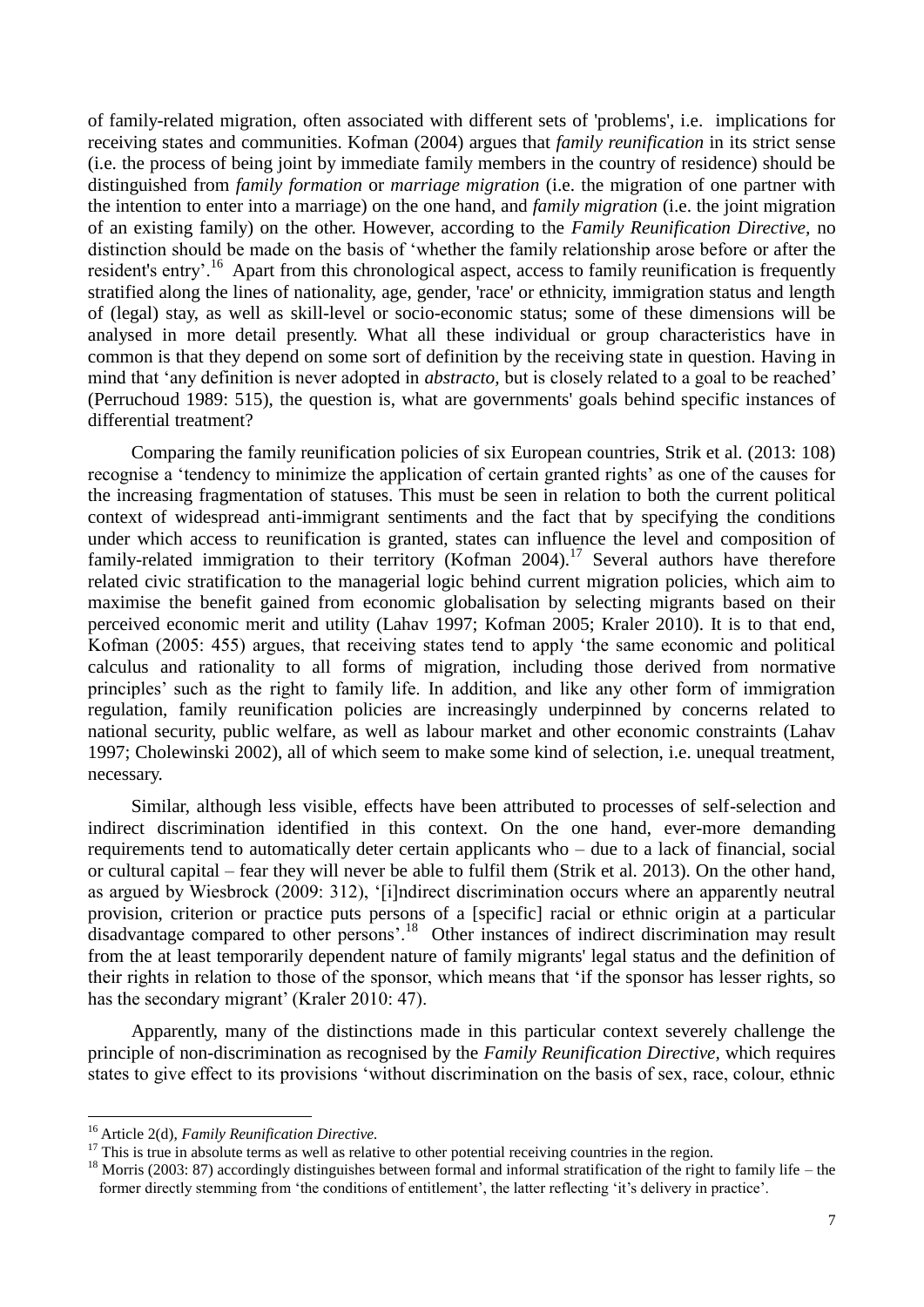or social origin, genetic characteristics, language, religion or beliefs, political or other opinions, membership of a national minority, fortune, birth, disabilities, age or sexual orientation'.<sup>19</sup> Notably, nationality as a potential basis for discrimination is omitted from this list of limitations. An explanation for this can be found in the *EU Racial Equality Directive*, adopted in  $2000^{20}$  in order to 'lay down a framework for combating discrimination on the grounds of racial or ethnic origin'.<sup>21</sup> By doing so it explicitly exempts from its provisions all immigration-related measures to be taken by Member States,<sup>22</sup> thereby creating and legitimating a deficit of protection against discrimination not only on grounds of nationality, but also, indirectly, on the basis of race and ethnic origin (Jesse 2009). In the realm of family reunification policies, the recent proliferation of specific requirements regarding the minimum age, level of integration or language proficiency of the foreign spouse has been shown to create such 'racialised' patterns of civic stratification, which often correlate with cultural differences (Morris 2003; Wiesbrock 2009; Urbanek 2012,). In some cases, these can amount to what Kofman (2005: 461) calls "the new or differentialist racism which postulates the inability of certain groups to fit in or adapt to a society as a result of their inherent cultural traits". For Joppke (2007b: 271), this kind of differential treatment "brings back a mode of immigrant selection that in principle has been discarded in the liberal state: that of "selecting by origin"". In historical perspective, Besselink (2006) even argues that the complex system of differentiation between non-citizens of different backgrounds, to some extent resembles the various statuses which existed within empires. In stark contrast to empires, however, today's liberal-democratic states are (increasingly) obliged to justify the differentiations they deliberately make between different groups or categories of people affected by their legislation.

### *Modes of Justification for unequal treatment within family reunification policies*

In the face of the inherent contradiction between the right of non-national individuals to live with their family and the right of states to control and regulate the entry of foreigners to their territory, liberalism takes an ambiguous stance. While supporting the principle of a right to family reunification, it allows for (necessary) limitations to this right, given that they are based on "*objective criteria* such as proof of economic sufficiency, health and lack of a criminal record" (Ruffer 2011: 936, emphasis added). In practice, however, any limitation, irrespective of what it is based on, introduces some form of differentiation between those fulfilling the related requirements and those who do not, thereby challenging another liberal-democratic principle: that of equal treatment. From this perspective, Bauböck (1994: 203) argues that any "distinctions of rights and status  $[...]$  between citizens and foreigners lack democratic justification<sup>523</sup> and recent developments in legislations and jurisdictions of several European states clearly indicate that "the legitimacy of a differential judicial treatment of immigrants is strongly questioned today" (Michalowski 2009: 275). At least to some extent, the same can be expected to apply to comparable distinctions made between different categories of non-citizens, since they, too, challenge the principles of inclusion, equality and non-discrimination, and thus at least have to be democratically justified where they occur.

In order to more systematically analyse this aspect within family reunification policies across Europe, a framework underpinned by Habermas' (1993) differentiation between pragmatic, ethical

<sup>19</sup> Recital 5 of the preamble, *Family Reunification Directive.*

<sup>&</sup>lt;sup>20</sup> Council Directive 2000/3/EC of 29 June 2000 implementing the principle of equal treatment between persons irrespective of racial or ethnic origin, OJ L 180, 19/7/2000.

<sup>21</sup> Article 1, *Racial Equality Directive.*

<sup>&</sup>lt;sup>22</sup> Article  $3(2)$  states that the directive 'does not cover difference of treatment based on nationality' and is 'without prejudice to provisions and conditions relating to the entry into and residence of third-country nationals".

 $^{23}$  According to Baubock, neither the argument that (at least some) immigrants deliberately chose their alien status by leaving their own country of nationality, nor that the well-functioning of democracy requires a strictly bounded polity, and thus the exclusion of all "others", can fully override the principles of inclusion and equality (1994: 203).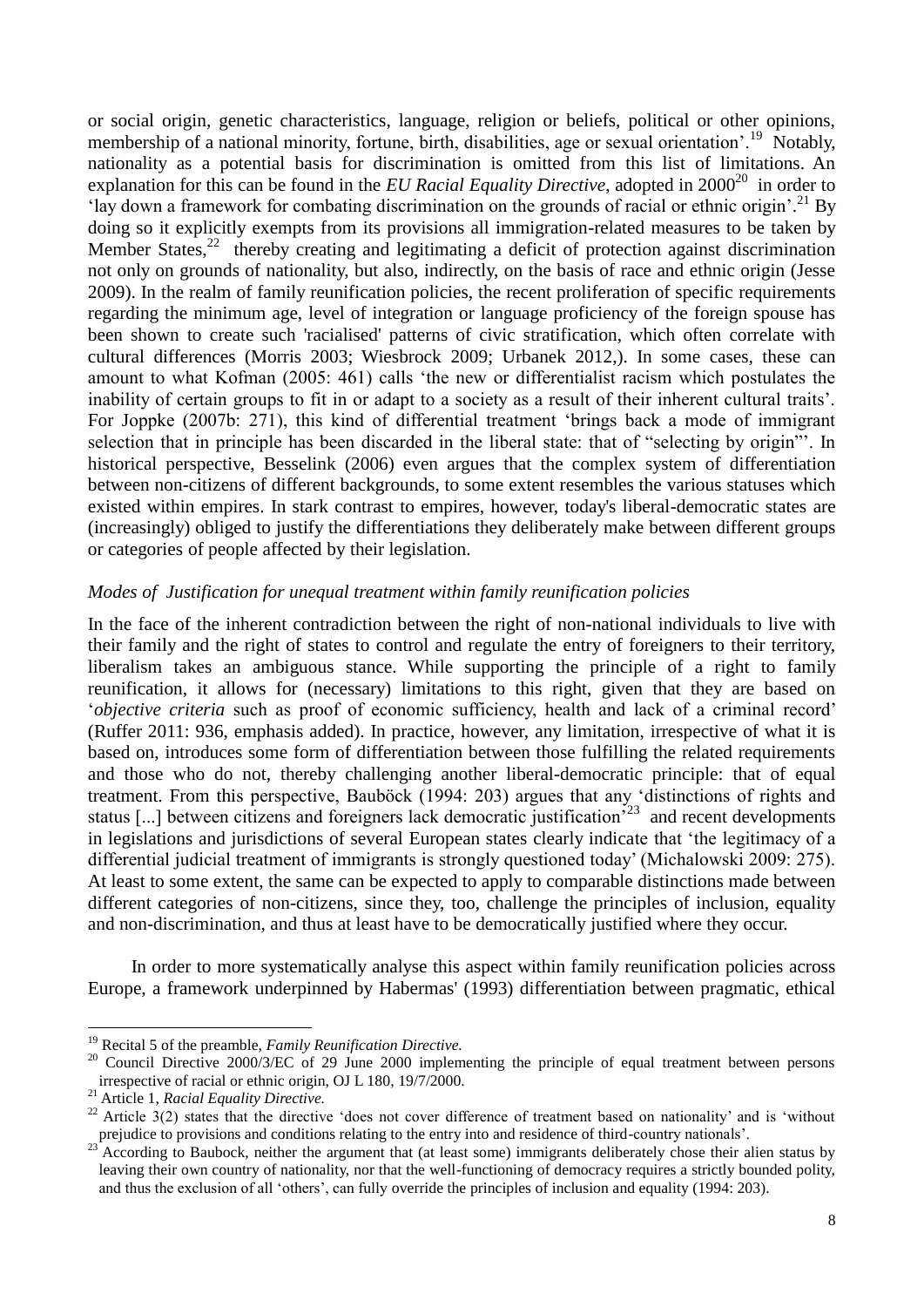and *moral* modes of justification will be used. According to this conceptualisation, **pragmatic justification** refers to arguments that focus on the *purposive*: in order to be valid, they have to rest upon "observations, investigations, comparisons, and assessments undertaken on the basis of empirical data with a view to efficiency or with the aid of other decision rules' (1993: 3), and serve to relate this empirical knowledge to predefined "hypothetical goal determinations" (1993: 11). In contrast to that, arguments that draw on **ethical justification** focus on the *good.* Habermas describes them as 'value decisions', derived from more ambiguous (at best presumably neutral) ideas and conceptions of the correct conduct of life, which however remain embedded in a specific "life-historical context" (1993: 12). His third category refers to instances of **moral justification**, which concentrate on the *just*. They can be derived from humanitarian or other norms representing a common or general interest and emphasising aspects of universal justice – thereby trying to regulate conflicts of interest 'in an impartial manner, that is, from the moral point of view' (1993: 5).

In the realm of family reunification, as will be shown in more detail presently, most arguments used to justify unequal treatment refer either to (at least seemingly) objective reasons for positive selection, or – and increasingly – to perceived problems associated with certain types of family migrants. Among them, arguments which aim at selecting applicants based on measurable characteristics such as their income, specific skills and level of education, seem to clearly fall under the first category (pragmatic justification). At the same time, however, many of these selection mechanisms are underpinned by certain values and norms related to Western conceptions and expectations of the 'correct' or 'normal' life and behaviour (Strik et al. 2013) and target specific groups based on their ethnic or cultural characteristics (Ruffer 2011), therefore rather corresponding to the second type (ethical justification). Lastly, instances of unequal treatment which directly or indirectly stem from moral principles or humanitarian obligations represent the third category (moral justification). These include the granting of more favourable conditions to recognised refugees or other particularly vulnerable groups, as well as to persons suffering from exceptional hardship.

From this account it has become clear that the legal nature of family reunification exhibits many of the fundamental contradictions between humanitarian principles and state interests, which inevitably characterise the realm of immigration. While the evolving transnational discourse of rights described and endorsed by Soysal (1994) has reinforced this antagonism, it stopped short of putting an end, or even precise limits, to state sovereignty. In the absence of such external limitations, nation states increasingly try to manage these contradictory forces internally by introducing "a rather complex set of refinements and distinctions which variously shape the prospects of different categories of migrants" (Morris 2003: 77). In this context, there can be no absolute right to family reunification. Instead, access to and protection of this right not only differs horizontally between states, but also vertically between different strata or categories of people. The right itself is thus effectively rendered not only highly conditional, but also highly stratified (Bonizzoni 2011). However, the view expressed by Kofman et al. (2011: 25), whereby this trend of increasing fragmentation and differentiation contradicts "the general harmonising impetus of EU legislation", is put into question here. Instead, it is argued that while clearly differing in degree, the structure and logic underlying national frameworks of differential rights and obligations seem rather uniform across the EU. In the following, this hypothesis will be tested by comparing empirical evidence from a range of existing country studies and comparative reports.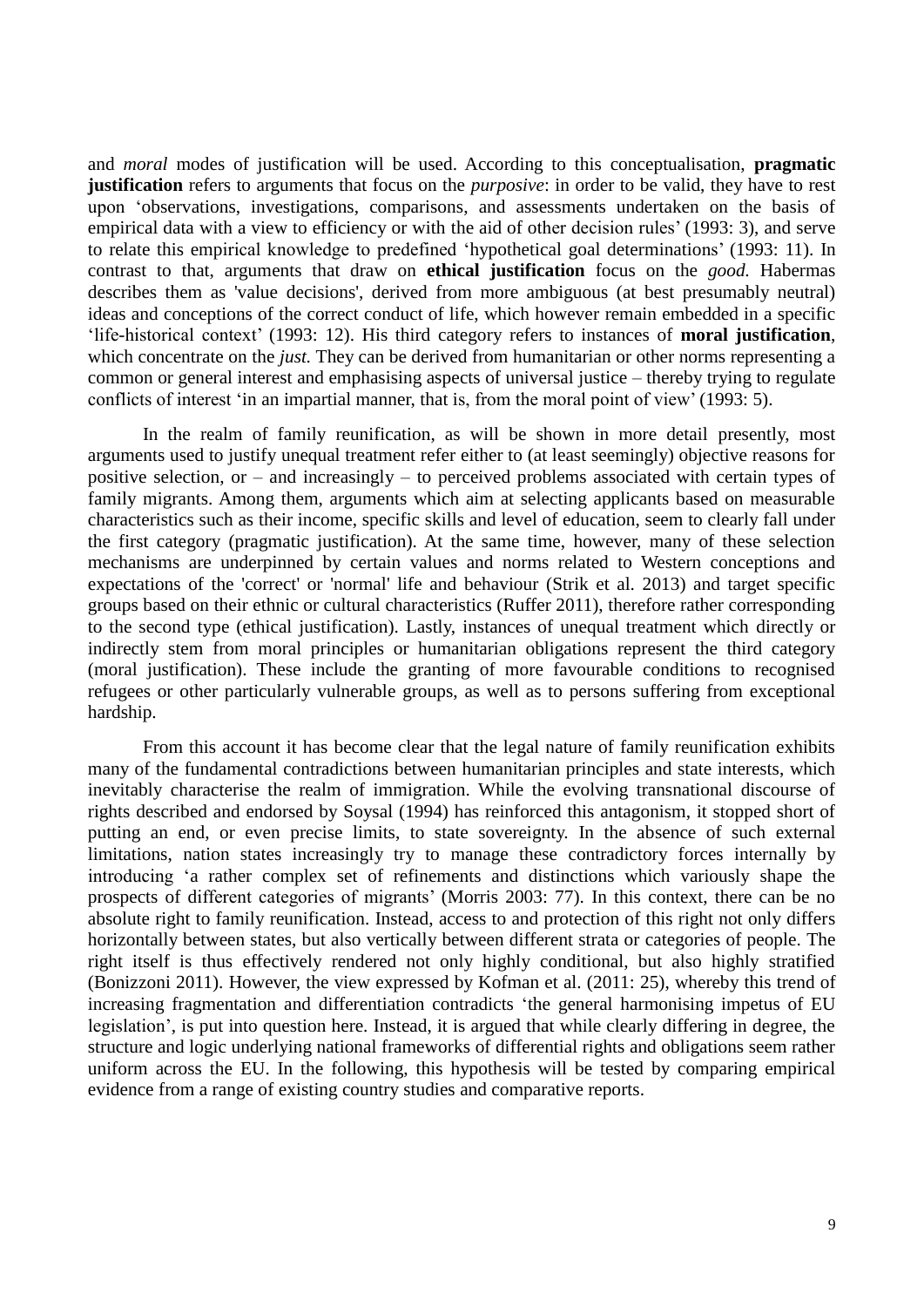# **Family reunification as a (common) selective policy practice: comparing cases of unequal treatment across the EU**

In order to highlight and systematically analyse common patterns and rationales behind different instances of unequal treatment within policies governing family reunification for TCNs across Europe, the following set of interrelated research questions will be approached from a countrycomparative perspective, based on the above conceptual and analytical framework:<sup>24</sup>

- 1. **Who** is treated unequally (on the basis of which characteristics)?
- 2. **How** are they treated unequally (through which measures, conditions or requirements)?
- 3. **Why** are they treated unequally (based on which justifications)?
- 4. To what extent are these differentiations **evidence-based**?

Seven European countries (Austria, the Czech Republic, Denmark, Germany, the Netherlands, Portugal and Spain) are included in the analysis. They were selected to reflect – as far as possible given limitations of time and space – not only the great geographical and economic diversity among EU Member States, but also their very diverse immigration histories, overall policy frameworks and perceptions of current immigration from third countries. Although family reunification accounts for significant shares of overall immigration to all these countries, only in some of them (especially Germany and the Netherlands) has it been analysed extensively, while others have received much less attention due to their small size (Austria) or comparatively low levels of politicisation of family migration (Spain, Portugal, Czech Republic). While policy frameworks progressively implemented in the Netherlands, Austria, and especially Denmark are among the most restrictive within Europe,<sup>25</sup> the conditions for reunification have remained comparatively favourable in Spain and Portugal, which is clearly reflected in the Migrant Integration Policy Index – MIPEX (Huddleston et al. 2011).<sup>26</sup> The general decrease in overall numbers of admitted family migrants over the last years can in some cases be related to specific restrictions (as in Germany, Austria and the Netherlands), in others to economic downturn (as in Portugal and Spain), as pointed out by Strik et al. (2013). From the migrants' perspective, the latter points towards a decline of demand for family reunification, the former signifies a curtailment of supply, often involving a curtailment of rights for certain groups of people. In the face of these significant differences, however, the task is to highlight some of the similarities these countries share in selectively granting access to family reunification for TCNs, which in turn allows us to uncover the rather consistent logic underlying different national systems of stratified rights and obligations.

### *Who is treated unequally, and through which measures and requirements?*

Most instances of unequal access to family reunification stem directly from distinctions made when establishing specific conditions and requirements, including measures of obligatory civic integration, income or other financial requirements, as well as minimum age limits and waiting periods. In other cases, they are the indirect result of presumably neutral measures, which however affect specific groups of migrants more than others. Together, they amount to a system of stratification along many different lines. Most notably, distinctions are based on (a) the nationality, origin or 'race', (b) length of legal residence, (c) specific immigration status, and/or (d) socioeconomic class or skill-level of either the applicant or his or her sponsor. I examine each of these in

<sup>24</sup> <sup>24</sup> For reasons of space and to avoid unnecessary reiterations, the first two questions are treated jointly.

<sup>25</sup> While the former have transposed every possible restriction allowed under the *Family Reunification Directive*, Denmark is the only country under study not bound by its provisions.

<sup>&</sup>lt;sup>26</sup> According to data from 2010, Portugal obtained the highest scores in the category 'family reunion' among 31 countries covered by MIPEX III, while Denmark occupies the penultimate position (only followed by Ireland).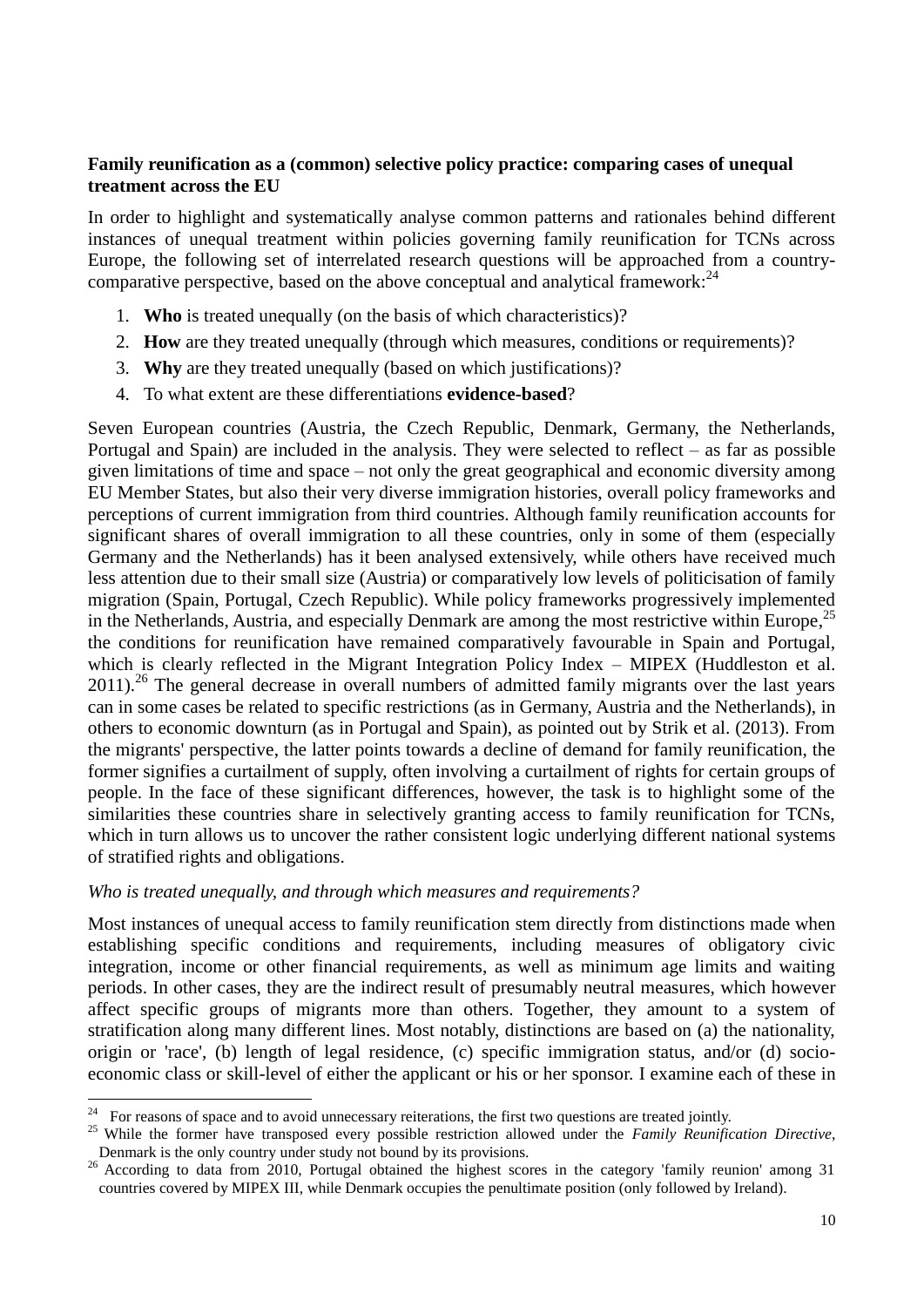turn.

<u>.</u>

Unequal treatment based on (a specific) nationality, 'race' or origin

As one form of civic stratification which directly stems from EU legislation, Bonizzoni (2011) identifies the common visa requirements for the Schengen area on the one hand, and the list of nationalities carefully selected for visa-free entry on the other.<sup>27</sup> In the case of **Spain**, it is particularly evident that family migrants holding nationalities not requiring a Schengen visa – such as Argentinians and, until a visa requirement was introduced in 2007, also Bolivians – often circumvent specific restrictions on reunification by entering as tourists and later regularising their stay in the country through the regular quotas for TCN workers (Araujo 2010). Another common line of stratification based on national belonging specifically relates to Turkish nationals, who are in a favourable position safeguarded by the Association Agreement concluded between Turkey and the EU in 1980 (see Strik et al. 2013). In **Austria** for example, Turkish family members joining Turkish sponsors are exempt from the minimum age and income requirement, as well as the obligation to pass otherwise mandatory pre- and post-entry language tests (Kraler et al. 2013).

Beyond this common pattern, unequal access to family reunification directly or indirectly follows from other forms of preferential treatment of certain nationalities by individual Member States, usually reflecting colonial or other historical ties. In **Spain**, for example, immigrants from parts of Latin America, the Philippines and Equatorial Guinea can become citizens after only two years of legal residence, allowing them to reunify with their relatives under much more favourable conditions than other TCNs (Araujo 2010), while in the **Netherlands** family migrants from Surinam are exempt from the otherwise obligatory civic integration test if they received prior education in Dutch (Bonjour 2008). In all four countries under study which implemented pre-entry language tests (**AT, D, DK, NL**), citizens of majority-white, wealthy countries like Australia, Canada, the US, New Zealand, South Korea and Japan are generally excluded from taking these tests.<sup>28</sup> In other cases, such as the **Czech Republic** and **Spain**, TCNs coming from these economically advanced and mostly 'Western' societies have been noted to receive favourable treatment at the level of routine application procedures (Szczepanikova 2008; Araujo 2010).

At the other end of the spectrum, obligatory integration requirements have often been shown to specifically target those segments of immigrants regarded as most unwanted, thereby becoming instruments of immigration selection (Bonjour 2010; Goodman 2010). In the **Dutch** case, the official evaluation of the pre-entry language tests introduced in 2006 shows that after their introduction the number of applicants sharply dropped from between 1,500 and 2,000 per month to less than 1,000, "with the strongest effect on Turks and Moroccans" (Michalowski 2009: 268). In addition, certain information and documents provided by nationals of so-called 'problem countries', including Ghana, India, Nigeria and Pakistan, need to be officially verified before their applications are accepted by the Dutch authorities (Bonjour 2008). In **Denmark**, Moeslund and Strasser (2008: 19) identified instances of indirect discrimination against certain nationalities (mostly Turks and Moroccans) in the form of significantly longer processing times. Similarly, Araujo (2010: 29) indicated for the case of **Spain**, that in some countries of origin, particularly Ecuador and Morocco, the issuing of visas for family migrants is frequently delayed by the respective consular officers,

 $27$  Instead of focusing on the rather obvious distinction between sponsors holding the nationality of the Member State where they reside, nationals of other EU states, and third-country nationals, my study exclusively deals with distinctions made within the latter group.

<sup>&</sup>lt;sup>28</sup> In Germany, for example, while the reunification with a foreign spouse is generally contingent upon him or her demonstrating basic knowledge of German before entry, those foreigners allowed to enter Germany without a visa are exempted from this formal requirement (Wiesbrock 2009: 305).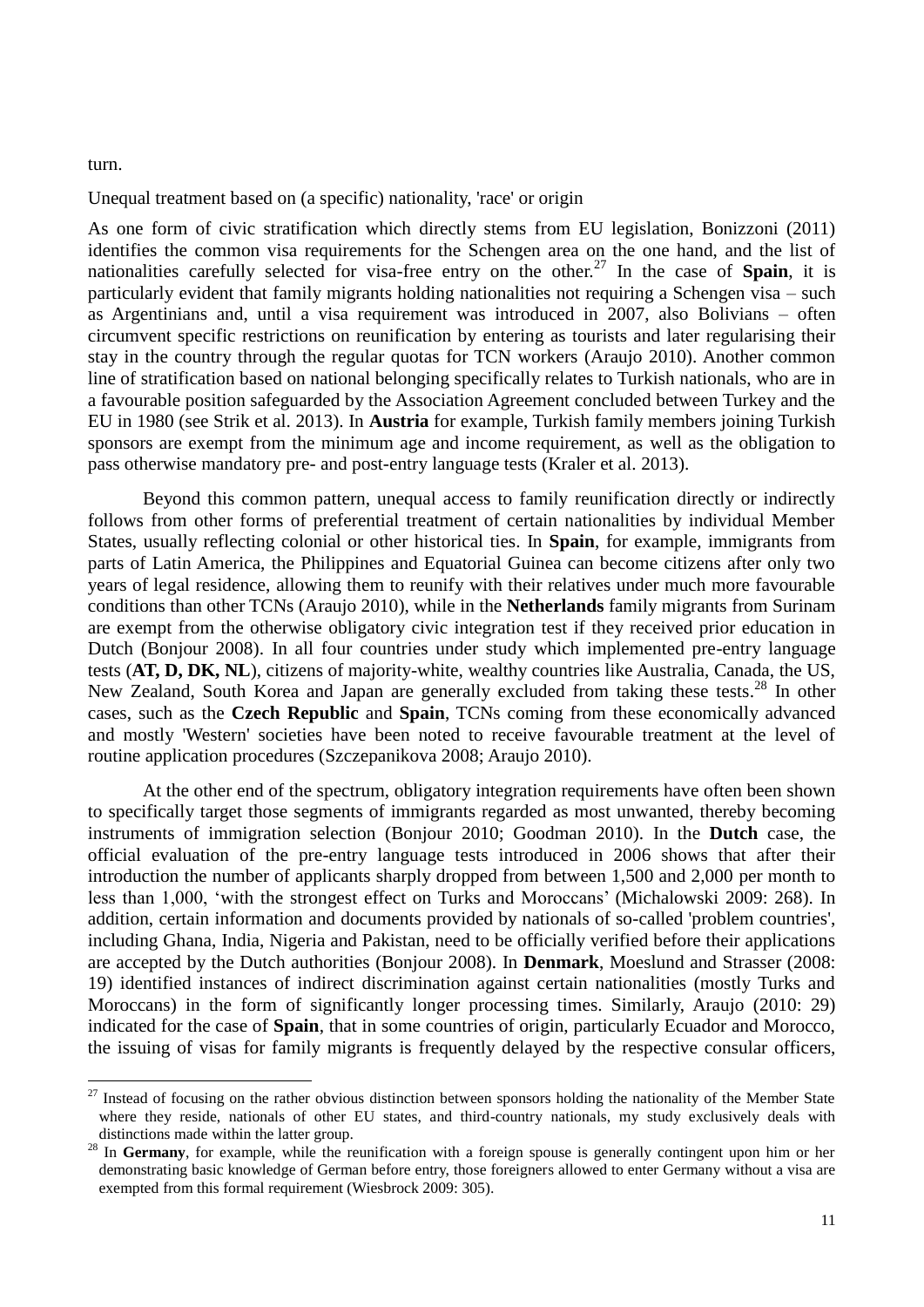which even leads her to suspect 'some kind of "order" from the Ministry of Foreign Affairs'. In addition, certain minimum-age regulations for marriages between a resident TCN and a foreign spouse, like the **Danish** *24-year rule*, often specifically target those least wanted, i.e. poorly educated immigrants from Islamic countries (Wiesbrock 2009). In the **Czech Republic**, where the age limit is set at 20, an increasing number of cases were reported where family migrants (especially men) from Arab countries were subject to exceptional forms of scrutiny and suspicion (Szczepanikova 2008). When looking beyond distinctions between own nationals, EU nationals and TCNs, the only country where no instance of systematic unequal treatment based on different national or 'racial' origin was found is **Portugal** – while all other country studies reveal a similar underlying logic.

#### Unequal treatment based on the length of (legal) residence of the sponsor

In the case of any non-national, the most basic requirement for reunification with family members is a legal residence status in the country concerned (Lahav 1997). Beyond that, some receiving countries require the residence of the sponsor prior to their application to be of a specific minimum duration and/or consolidated through a specific (long-term) immigration status. While Bauböck (1994: 217) maintains that "the facts of societal membership depend on the time of residence more than on legal status', Hammar (1994: 190) suggests that 'long periods of domicile in a country should entitle non-citizens to a status improvement'. Both arguments are based on the idea that a more secure immigration status offers stronger protection of the rights which are *naturally* gained through long-term residence. In this context, the European Council (1999) at its meeting in Tampere not only acknowledged "the need for approximation of national legislations on the conditions for admission and residence of third country nationals", but also stressed that the set of uniform rights granted to long-term resident TCNs should be "as near as possible to those enjoyed by EU citizens". The newly created common European long-term residence status,<sup>29</sup> however, does not strengthen or specifically protect the right of such TCNs to be joined by family members residing outside the EU. Instead, this right remains subject to national legislations under the *Family Reunification Directive*, leaving it to the Member States to decide whether, and to what extent, long-term or permanent residents are treated more favourably.

**German** legislation requires the sponsor to hold permanent residence, while temporary residence holders are only allowed "if there is a reasonable prospect of obtaining permanent residence", thereby applying an optional clause of the *Family Reunification Directive* (see Strik et al. 2013: 10). In addition, in case of a marriage concluded after the sponsor first entered Germany (i.e. in cases of *family formation*), temporary permit holders can only be joined by their spouse after a waiting period of two years. In **Austria**, the only country where family reunification generally underlies an annual quota set by the government, only some very specific categories of temporary migrants are entitled to family reunification, while most others remain excluded (Kraler et al. 2013: 14). **The Netherlands** require sponsors to prove one year of prior legal residence and the possession of a permit for a non-temporary goal (Strik et al. 2013), while only permanent residents can reunify with their elderly parents (Bonjour 2008). Similarly, applicants in **Spain** must have worked for one year and be authorised to reside (and work) in the country for another year. In the case of **Denmark**, the requirement of prior residence is extended to measure the overall *attachment* to Denmark, including not only the time of residence in the country, but also interpersonal ties, completed education, connection to the local labour market and language proficiency (Moeslund and Strasser 2008). The distinction is less strict in the **Czech Republic**, where TCNs holding a

<sup>&</sup>lt;sup>29</sup> As laid down in Council Directive 2003/109/EC of 25 November 2003 concerning the status of third-country nationals who are long-term residents, OJ L16, 23/1/2004.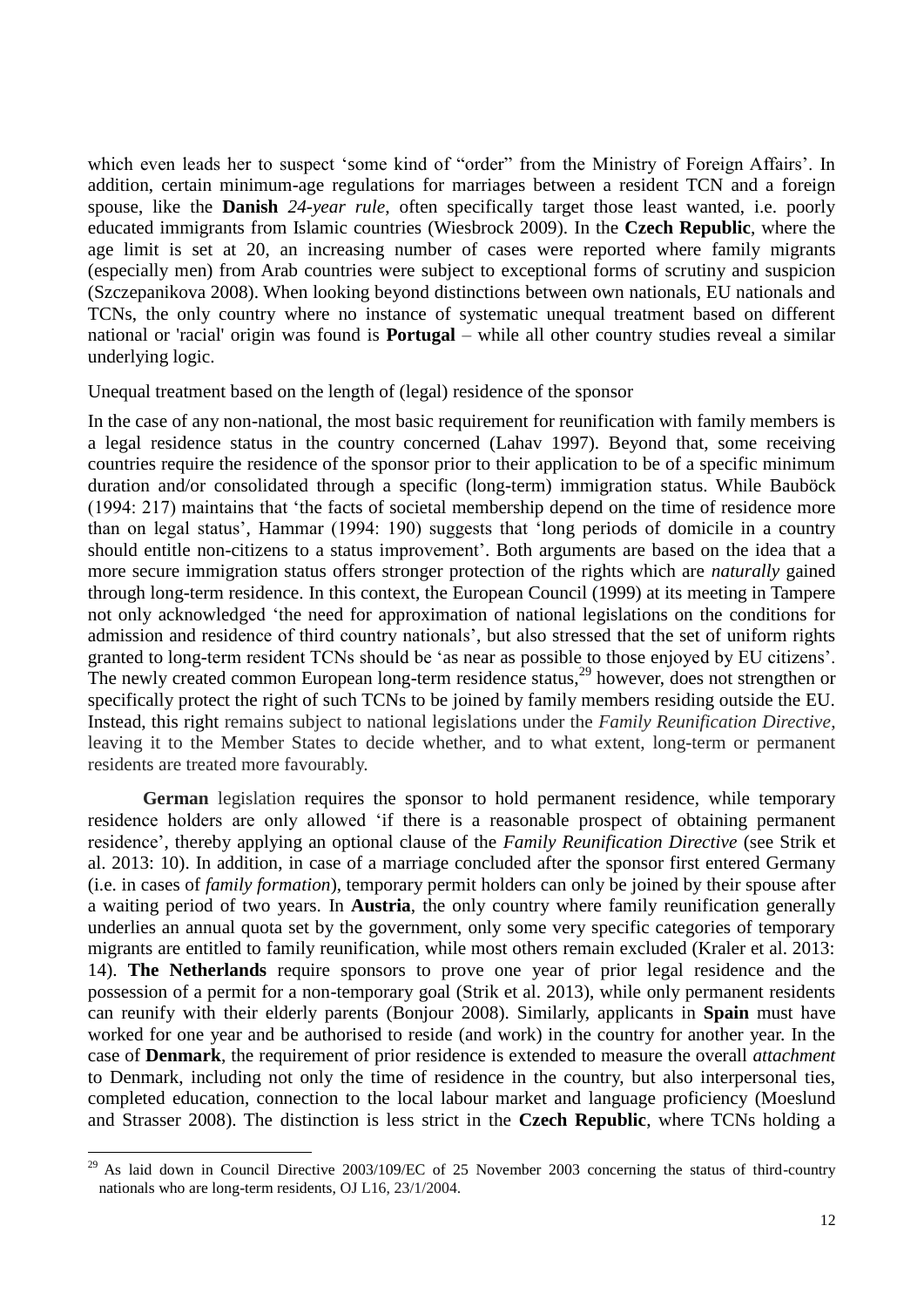temporary resident permit are equally eligible; however, while reunified family members of permanent residents are entitled to work immediately, those of temporary foreign residents need to apply for a work permit (Szczepanikova 2008). Again, the exception to the rule is **Portugal**, where, since an amendment in 2007, no minimum time of legal residence is required before applying for reunification and any type of residence permit (including study permits) enables the sponsor to apply (Oliveira et al. 2013). For the first two years, however, the duration of the permit granted to family members corresponds to that held by their sponsor.

Unequal treatment based on a specific immigration status of the sponsor

This form of differentiation most obviously applies to refugees and/or persons under subsidiary protection, who are usually exempt from many of the requirements for family reunification.<sup>30</sup> For example, while family reunification in **Austria** can in principle be rejected based on the expectation that the family member(s) may put a financial burden on the welfare state, the Austrian Administrative Court ruled in 2009 that this cannot be the sole ground for rejection in the case of refugees (Kraler et al. 2013). For persons under subsidiary protection, on the contrary, a general one-year waiting period applies (Strik et al. 2013: 18). Such a distinction is explicitly allowed under the *Family Reunification Directive* and is applied in most Member States, with the notable exception of the **Czech Republic** and **Portugal**, where a more favourable set of rights covers convention refugees *and* persons under subsidiary protection in a very similar way (Szczepanikova 2008; Oliveira et al. 2013). In **Denmark**, on the other hand, even applicants who are *seeking* asylum have to be exempt from some of the comparatively demanding requirements regarding minimum age, attachment, income or housing, in order to comply with humanitarian standards (Moeslund and Strasser 2008). In other cases, such as **Germany** and the **Netherlands**, more favourable conditions only apply if an application for reunification is filed within three months after being granted refugee status and/or the family relationship can be proved to have existed before leaving the country of origin (Triebl and Klindworth 2012; Strik et al. 2013).

Other forms of status-based unequal treatment affect sponsors who themselves entered via family reunification, or whose immigration status limits their access to the host country's labour market. For example, the **Austrian** Constitutional Court ruled in 2005 that because of the specific nature of certain residence titles with restricted access to employment, their holders are not entitled to apply for family reunification (Kraler et al. 2013); while in **Spain** all applicants for family reunification need to hold residence and work permits independent from their sponsor before bringing their own foreign relatives, in order to limit *chain reunification* (Araujo 2010).

Unequal treatment based on the sponsor's socio-economic status or skill level

1

Lahav (1997: 362) indicated that "[s]killed personnel are generally more apt to be granted the right to be accompanied by immediate family members, whereas unskilled workers, asylum seekers, students, trainees, and domestic workers face more restrictions in being joined by family members". At the European level, this fundamental distinction is enshrined in the so-called *Blue Card*  Directive,<sup>31</sup> regulating the conditions of entry and the rights of residence in the Member States for highly qualified non-EU nationals *and* their family members. According to its preamble, "[f]avourable conditions for family reunification and for access to work for spouses should be a fundamental element of this Directive which aims to attract highly qualified third-country

 $30$  While the core legal instruments relating to refugee protection did not specifically provide for family reunification (see Lahav 1997), such derogation rules are explicitly laid down in Art. 12 of the *Family Reunification Directive*.

 $31$  Council Directive 2009/50/EC of 25 May 2009 on the conditions of entry and residence of third-country nationals for the purposes of highly qualified employment, OJ L155, 18/6/2009.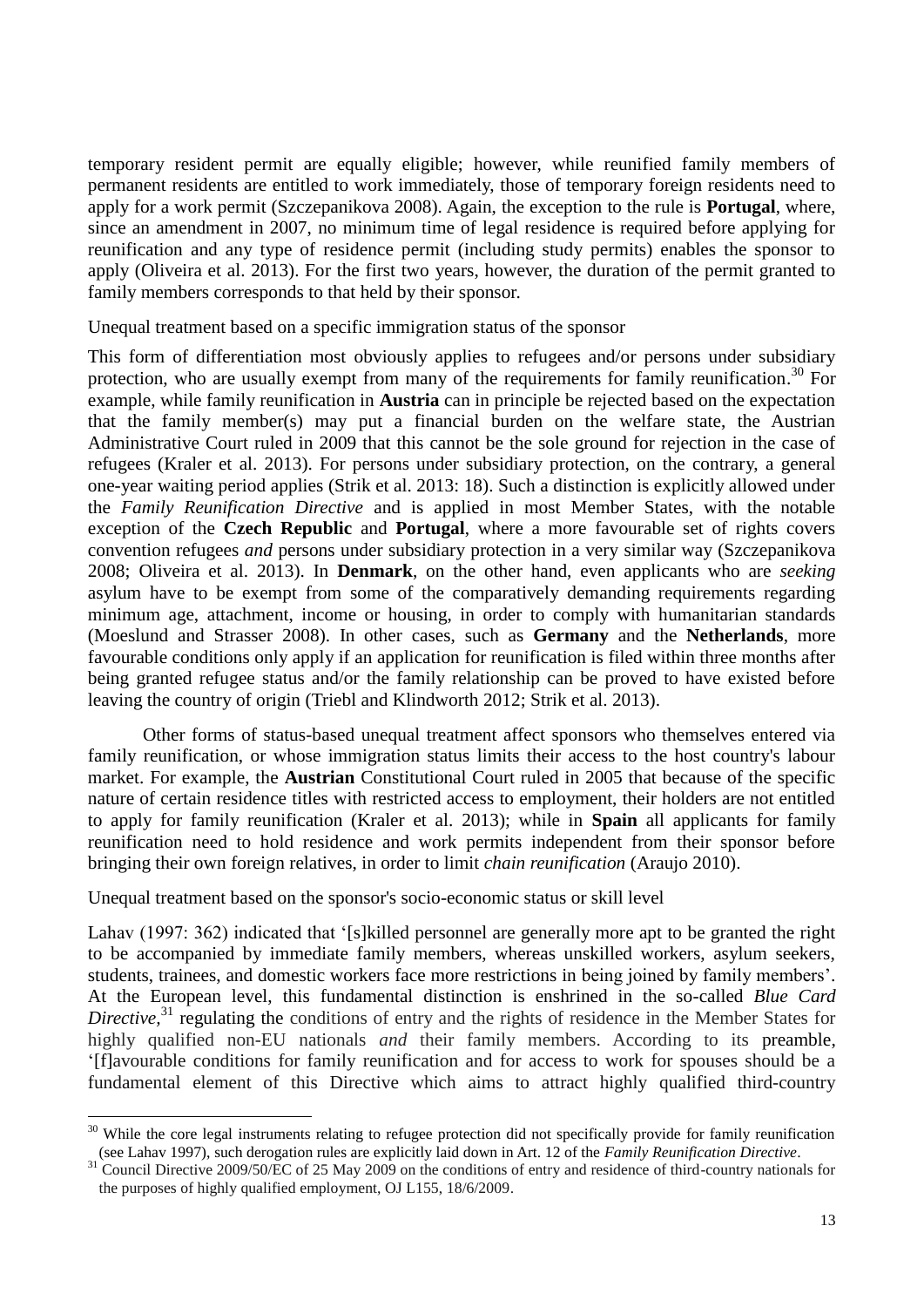workers'.<sup>32</sup> Accordingly, such workers and their family members are to be exempt from many of the requirements otherwise applied or suggested by the *Family Reunification Directive*; among them the requirement of having reasonable prospects of obtaining permanent residence or proving a minimum period of prior legal residence, as well as the obligation for foreign spouses to pass a preentry integration test or to wait for a certain period of time before enjoying full access to the host country's labour market. 33

At the national level, specific income and other financial requirements most clearly represent measures of socio-economic selection, since they pose a far greater barrier for poorer migrants and their families than wealthier ones. Therefore, any rules relating to *adequate resources* have been argued to be incompatible with the idea of a *right* to family reunification, since "it is important to avoid limiting the right to family reunification to a privileged few" (Cholewinski 2002: 283). In the **Netherlands** for example, Bonjour (2008: 20) notes that the mere administrative fees for the allocation of residence permits "are so high that they may be considered a condition for admission in themselves", while the increase in 2004 of the income level for sponsors to 120% of the statutory minimum wage was found to be in violation of the *Family Reunification Directive* (Groenendijk 2006). Even without such requirement, however, the overall required income for migrant families to live together can amount to over 130% of the disposable net earnings of the poorest 20% among them, as Kraler et al. (2013) show for the case of **Austria**. In addition, and most evident in the **Spanish** case, it has been shown that migrants working in specific (low-skilled) segments of the economy, and domestic workers in particular, are effected disproportionately by the requirement to prove stable incomes, due to the often informal character of this kind of employment (Araujo 2010). Once again, **Portugal** figures as a notable exception: By lowering the income requirement for immigrant families negatively affected by the economic crisis, Portugal was the only one among the nine countries studied by Pascouau and Labayle (2011: 87) "to have taken into account the effects of the crisis and adapted rules on family reunification accordingly".

On the contrary, the given socio-economic inequalities are further aggravated in other countries by a range of exceptions granted to those highly-skilled, i.e. socio-economically better off. In **Denmark,** sponsors who are employed in a specific segment covered under the *Job Card Scheme* (i.e. either highly-skilled or affected by specific shortages) are exempt from the standard obligation to provide a bank guarantee of over 7,000€ to cover potential future costs (*collateral requirement*), as well as from the *24-year rule* and the *attachment requirement* (Moeslund and Strasser 2008). Likewise, foreign family members of TCN workers who enter the **Czech Republic** under the socalled *Selection of Qualified Foreign Workers Programme* launched in 2003 as a pilot project, are entitled to obtain permanent residence immediately after joining them (Szczepanikova 2008); while in **Austria**, since 2011, highly skilled labour migrants and their family members are exempted from the general quota system regulating access to reunification (Kraler et al. 2013).

Yet another issue of fairness arises from mandatory integration and language tests, "where migrants with little education or low income are required to pass the same test and to have the same level of knowledge as highly educated or wealthy migrants' (Guild et al. 2009: 8). Again, this rather indirect (although not fully unintended) selection effect is reinforced instead of attenuated by the fact that in all countries demanding pre-entry tests, the spouses of highly-skilled workers are generally exempt from these measures. While to some extent, such exceptions became necessary through the transposition of the *Blue Card Directive*, they also clearly correspond to the countries' national interests and current labour market needs. In fact, **German** law goes a step further in also

 $\frac{32}{33}$  Recital 23 of the preamble, Blue Card Directive.

As laid down in Art. 15 of the Blue Card Directive.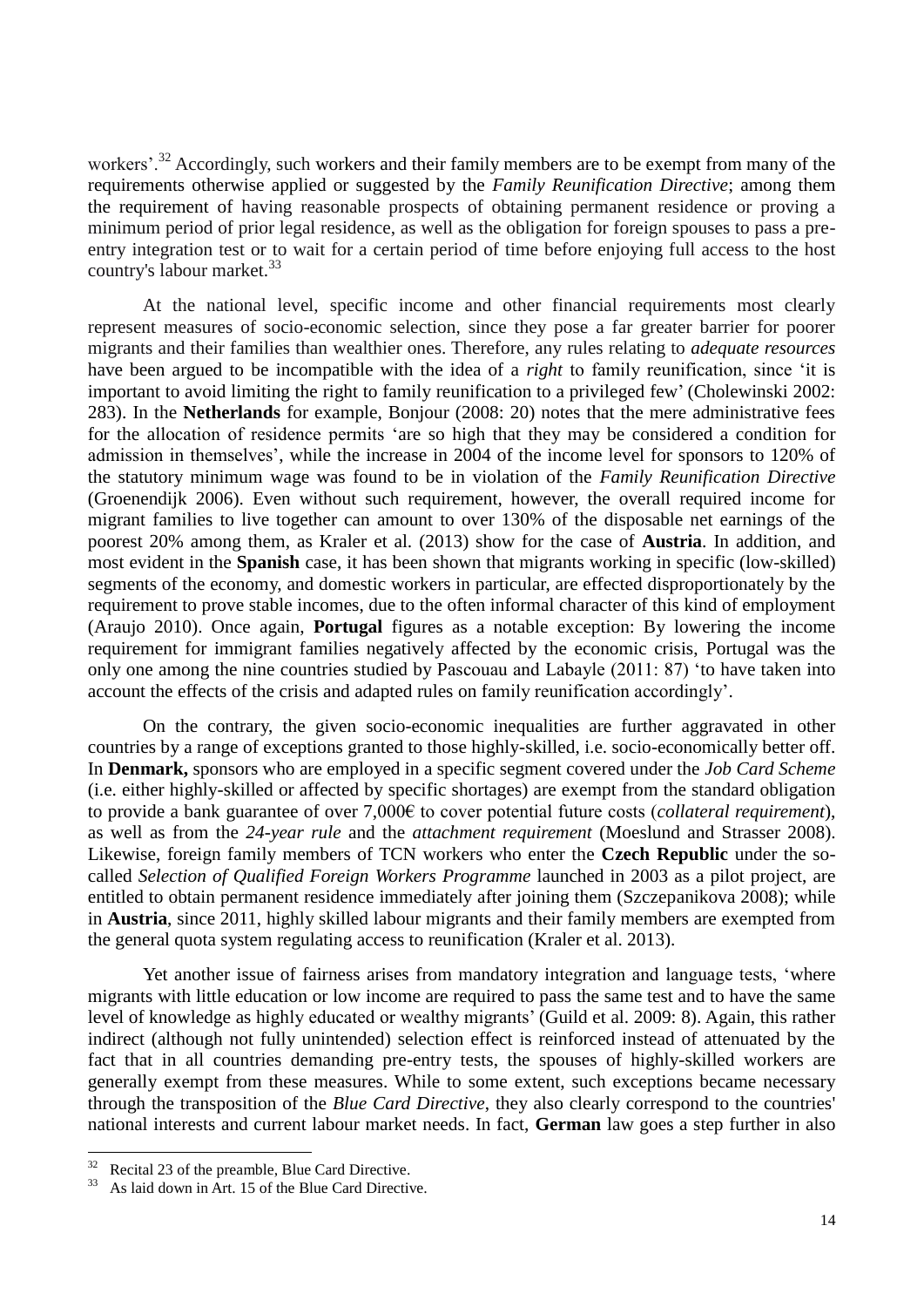exempting this group of family migrants from integration courses after entry, if their residence is expected to be only temporary (Triebl and Klindworth 2012: 23). In **Austria**, Kraler et al. (2013: 35) note that while family members generally have to prove basic language proficiency, those of highly-skilled workers "are considered to have completed the requirement by virtue of their residence title'.

For Michalowski (2009: 273), "the extension of language tests to family migrants as a way of introducing a screening for skills among this group, […] can be interpreted as an attempt to reduce state investment into immigrant integration". However, in their endeavour to more effectively manage family-related immigration to their territories, reducing costs is unlikely to be the only objective that drives different states to employ what has been shown to be a highly complex, flexible and (at least potentially) unequal set of measures and conditions. While the resultant national systems of civic stratification clearly create some common patterns of inclusion and exclusion, they can also be expected to be underpinned by shared interests, perceptions and norms – i.e. to follow similar logics of justification.

# *Why are they treated unequally?*

To determine the exact conditions of legitimate governance has been said to represent "the core question for normative political theory" (Bauböck 1994: 199). As a general guideline, Bauböck himself suggests that any political rule "must be of a kind that those who are subject to it could rationally consent to being ruled in this way' (1994: 199). This clearly points towards a normative demand for public policies to follow rational, objective and comprehensive criteria. As such, policies governing family reunification – and more specifically, instances of unequal treatment stemming from these policies – should be measured in those terms. As a first step towards that end, the broad rationales and specific arguments behind various forms of differential treatment can be divided into three categories, following the earlier-noted conceptual frame underpinned by Habermas' distinction between (a) *pragmatic*, (b) *ethical* and (c) *moral* modes of justification.

### Pragmatic justification

<u>.</u>

The exemption of certain nationalities from the obligation to pass pre-entry integration tests has been criticised for having "no relation to the potential or actual integration of the persons exempt but [being] clearly related primarily to considerations of immigration control' (Guild et al. 2009: 10). Under the current paradigm of migration management, immigration control has increasingly shifted towards immigrant selection. Clearly, the exemptions granted by the **Austrian**, **German**, **Danish** and **Dutch** legislations to those highly-skilled or specifically needed by their national economies, correspond to this trend. Besselink (2009: 253) therefore suggests that the real reason for the exclusion of certain (Western) nationalities from otherwise obligatory integration measures, "is in the end a more down-to-earth social and political pragmatism, based on the acknowledgement that there are serious problems which do focus on certain groups'.<sup>34</sup> Compared to them, those exempt from the measures 'simply do not create any major problems in a *socio-economic* sense' (Besselink 2009: 251, emphasis added). While this might be statistically true, it seems more difficult to sustain (and empirically prove) this distinction in terms of actual integration outcomes. It is highly questionable whether the integration of Australian, South Korean or Japanese family

<sup>&</sup>lt;sup>34</sup> In the case of the Netherlands, according to him, these are mainly 'Turkish and Moroccan brides imported by secondgeneration [immigrants holding Dutch nationality]; culturally and socially isolated Turkish and Moroccan mothers with children; a well-defined group of unemployed young men coming from the Netherlands Antilles island of Curacao to find their luck in the Netherlands, who end up in criminal circles here; those who enjoy social and unemployment benefits; and those who have difficulty accessing the labour market' (Besselink 2006: 18).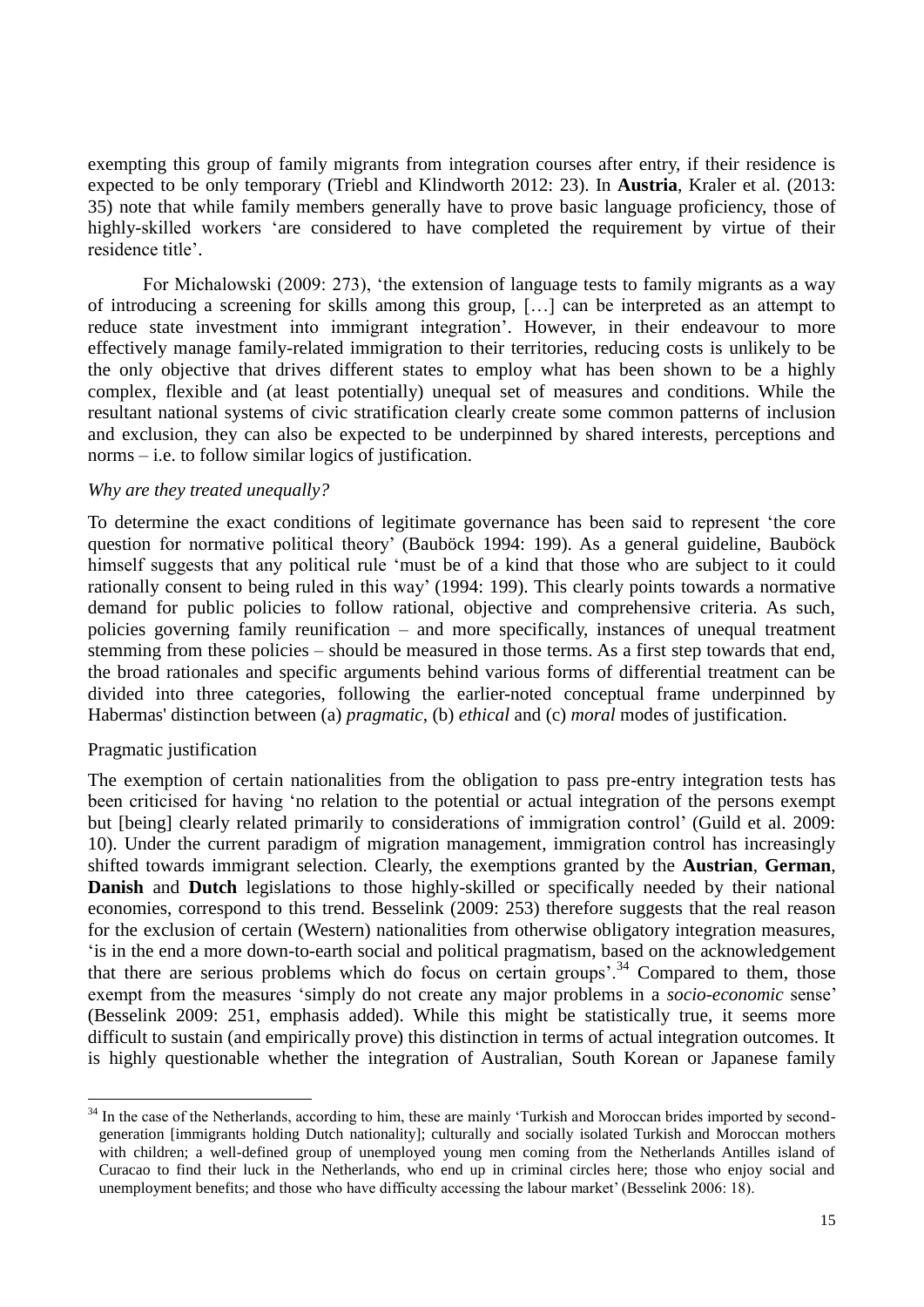members, or those of highly-skilled TCN workers in general, can be expected to always be unproblematic, even without them speaking the local language nor having any knowledge of the native society and predominant way of life in the country of settlement. Accordingly, as in the **German** case, these exceptions based on nationality have also been justified by referring to "the traditionally close economic ties that exist between Germany and the countries concerned" (Triebl and Klindworth 2012: 23), while in **Denmark** they were officially explained by the country's "interest to ensure that a qualified worker remains living in Denmark" [\(www.nyidanmark.dk,](http://www.nyidanmark.dk/) cited in Moeslung and Strasser 2008: 16). Similarly, **Austrian** politicians frequently point towards the general assumption of more self-sufficiency<sup>35</sup> and similar cultural backgrounds among those groups (Kraler et al. 2013), while their **Dutch** counterparts expect pre-entry tests to "stimulate young persons of Turkish and Moroccan origin to look for a spouse already living in the Netherlands" (Guild et al. 2009: 10).

Generally speaking, those exempt from integration measures (and fulfilling the income requirements) are simply not perceived as a threat to the national welfare state, and neither to the (at least imagined) cultural identity of the host country, which would suggest that holding a certain nationality, working in specific sectors of the economy or earning above a certain amount of money, directly correlates to cultural characteristics, religious beliefs, openness for liberal values and individual volition to integrate. In making such connections, however, most of the above arguments draw on some kind of real, objective problems, clearly focus on a certain goal or purpose, and are based on what Habermas (1993) calls *technical or strategic recommendations*. According to him, however, such recommendations "ultimately derive their validity from the empirical knowledge on which they rest' (1993: 11). The decisive question must thus be whether the set of distinctions that these arguments help to uphold are supported by scientific evidence. Only then can they be said to fall under the first category of *pragmatic* justifications.

Having said that, what seems to serve as the most basic value underlying all these judgements is a combination of migrant families' expected contribution to and overall utility for the host country's economy on the one hand, and their anticipated integration needs (or willingness to integrate) on the other. Both, however, are extremely difficult, if at all possible, to determine *a priori*, i.e. in the realm of immigration regulation. With regard to such highly complex decisions, Habermas argues that "once the values themselves become problematic, the question [of justification] points beyond the horizon of purposive rationality' (1993: 3). Within the realm of family reunification policies, this is the point where considerations other than those focusing on the *purposive* become predominant, particularly those centred on what is supposed to be *good* (from an ethno-national point of view) or required in order to be *just* (by liberal constitutions and international human rights treaties).

#### Ethical justification

1

For Strik et al. (2013: 50), family reunification policies always "participate in the politics of belonging, and gender and family norms play a crucial role in this production of collective identities, i.e. in defining who "we" are and what distinguishes "us" from "the others"". In the current European context, Muslims – or immigrants from predominantly Muslim countries – have clearly become the most common representation of 'the other'. Kraler et al. (2013: 41) note that the obligatory character of the **Austrian** *Integration Agreement* was justified "as a tool to empower Muslim women, who were represented as oppressed victims of a patriarchal (Muslim) cultural

<sup>&</sup>lt;sup>35</sup> For instance, by justifying elevated income requirements as 'a legitimate means to enforce immigrants' economic autonomy and as an instrument to minimise economic burdens for the state" (Moeslung and Strasser 2009: 39).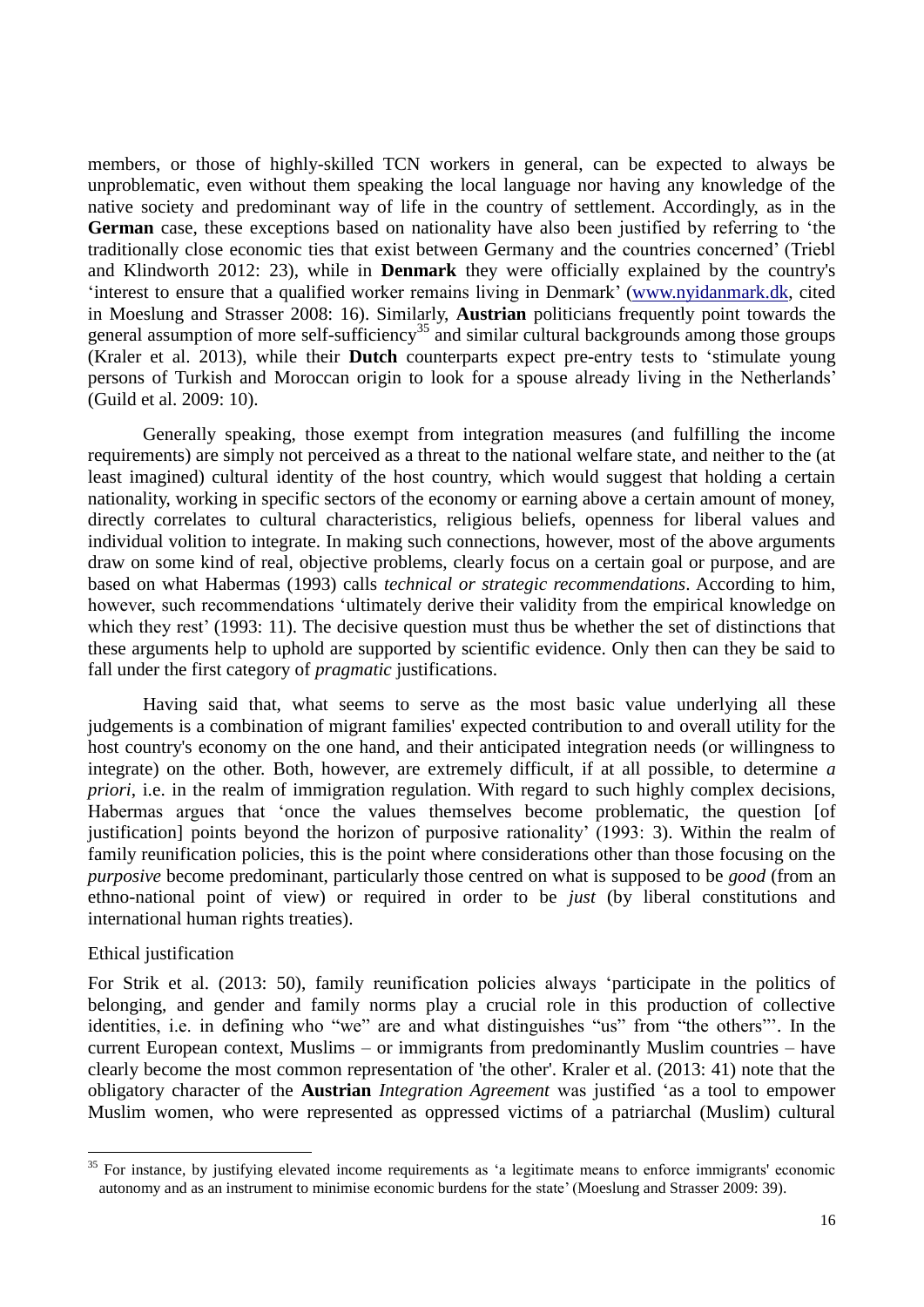context in public debate", while the **Danish** *24-year rule* has been shown to be "clearly targeted at TCNs from Islamic countries and is claimed to protect people from entering into forced or arranged marriages" (Wiesbrock 2009: 301). Such automatic connection between cultural belonging and the capacity of individuals and groups to successfully integrate seems to be a rather common feature of family reunification policies across Europe. <sup>36</sup> At the same time, the basic liberal (or *civic*) values which family migrants are increasingly required to subscribe to, are 'presented with a certain view of national identity re-inscribing these liberal values within a national framework" (Kofman 2005: 461). In all the countries under study, problems related to spousal abuse and forced marriages, or the need to empower women coming from rural areas and patriarchal family structures are among the specific concerns commonly related to family migrants, and particularly to those with an Islamic background (see also Scholten et al. 2012). In this context, Ruffer (2011) argues that although it is necessary to protect women from spousal abuse, doing so in the realm of immigration regulation becomes questionable. For her, such practices demonstrate "the dominant culture's interest in ensuring that concepts such as "family" remain within familiar Western boundaries' (2011: 939). In a similar vein, Araujo's (2010: 34) analysis of **Spanish** family reunification policy shows that "[a]lthough the State defends [the] family, it establishes which family deserves protection". Thus, any argument for the exclusion of a particular group of generalised 'others', which is underpinned by certain values or norms related to Western conceptions and expectations of the 'correct' or 'normal' family life, can be regarded as an instance of *ethical* justification. From the perspective of liberal democracy, these only seem to be legitimate if the underlying connection between that group and a specific problem following from their 'otherness' (e.g. from particular cultural characteristics) can be empirically proved to be significant enough.

### Moral justification

1

The final category entails justifications for instances of unequal treatment which stem from exemptions made on moral or humanitarian grounds. While *pragmatic* arguments are led by the preferences and goals a government holds on the basis of the available empirical evidence, and *ethical* justifications have to be compatible (again from a government's perspective) only to their own nationals' perceptions and interests, a *moral* outlook, according to Habermas (1993: 6), has to "examine our maxims as to their compatibility with the maxims of others". Here, notions of fairness and (universal) justice come to the fore which clearly reach beyond the own indigenous citizenry. In the realm of family reunification, such arguments directly relate to the underlying *right to family unity* rather than to its practical implementation through policies. Accordingly, at least in the European context, variations between countries are marginal both in regard to specific exemptions made and the underlying arguments put forward in order to justify them. One reason for this is that they derive their validity from treaties and conventions which are equally binding for all countries under study and which leave much less leeway for national legislation than the *Family Reunification Directive*; which however does not mean that they have no rational basis. The core argument behind the comparatively favourable treatment of refugees, for instance, is that in contrast to most other applicants for family reunification, they can prove that they are unable to establish their family life in the country of origin (Triebl and Klindworth 2012). Similar exemptions are required to guarantee specific sets of rights granted to particularly vulnerable groups, such as women or children. Finally, all countries under study have similar mechanisms in place to account for circumstances regarded as exceptional hardship – often resulting from specific rules and regulations on family reunification. In order to be able to compare the application and effects of these exceptions, more in-depth research would be necessary.

<sup>36</sup> Similar links have also been explicitly noted in the cases of **Spain** (Araujo 2010), **Denmark** (Moeslund and Strasser 2008) and the **Netherlands** (Bonjour 2008).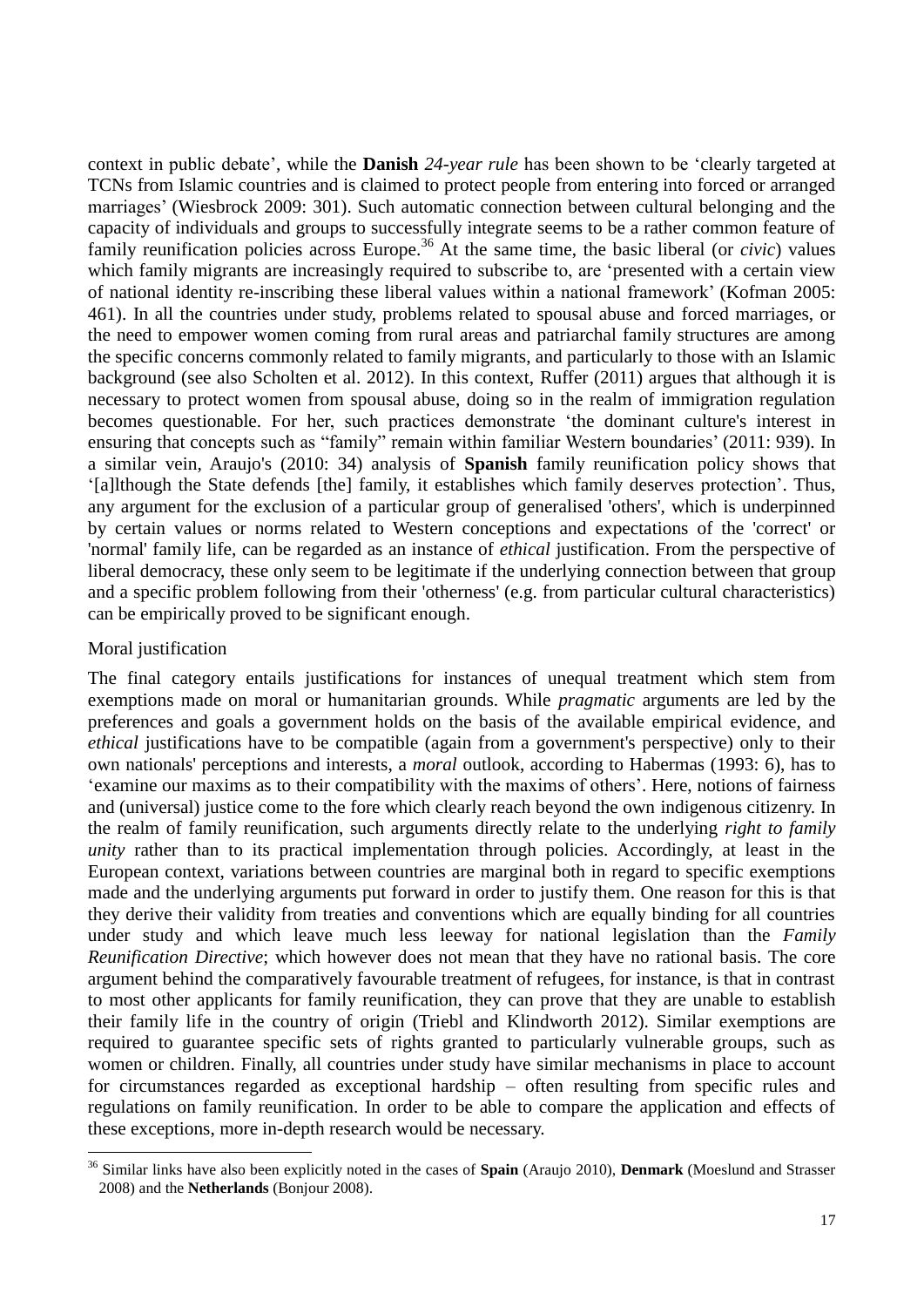### *Differential treatment as evidence-based policy?*

Strik et al. (2013: 50) argue that, in principle, all these justifications "can work both ways: towards more liberal or more restrictive policies'. The conceptualisation applied here, however, reveals a more differentiated picture. On the one hand, *pragmatic* and *moral* arguments are predominantly employed in order to justify more favourable treatment of certain groups or categories of migrants – in the first case, those specifically wanted or needed (for mostly economic reasons); in the latter, those most in need (from a humanitarian perspective). On the other hand, arguments underpinned by *ethical* considerations more often justify additional restrictions specifically imposed on those groups not wanted by any particular state. The decisive question of whether the underlying arguments and justifications can be supported by scientific evidence, however, clearly transcends this distinction. Unfortunately, Strik et al. (2013) recognise a growing trend in Europe towards family reunification policies being introduced or amended without the necessary debate and prior research, and often leading to contradictory policy outcomes. Analysing policy development in the **Czech Republic**, Szczepanikova (2008: 25) concludes that she "was astonished by the lack of knowledge and understanding on the part of the MPs who were discussing this important piece of legislation in the committees" and that, for example, politicians claimed widespread practices of sham marriage without 'being able to support these claims by statistics' (2008: 26). In other cases, simple reference to other EU countries "seemed to exert sufficiently convincing power even without an analysis of the actual situation" (2008: 26). Similarly, specific restrictions such as the **Danish** *24 year rule* officially aim at protecting women from violent marriage although no direct correlation between family-related migration and a violent marriage is documented (Moeslund and Strasser 2008), while in the **Netherlands**, as noted by Michalowski (2009: 269), even "some of the conclusions drawn by the official evaluation [of pre-entry tests] are not directly confirmed by the official statistics". Analysing recent policy developments and political debates around family reunification in **Austria**, Kraler et al. (2013) mention several NGO comments and reports criticising similar deficiencies. All these examples give rise to scepticism regarding the extent to which family reunification policies are evidence-based. Instead, Strik et al. (2013: 63) accuse governments to sometimes be "involved in "policy-based evidence-making"" when proposing or introducing new legislations which directly or indirectly entail unequal effects on different groups or categories of family migrants.

#### **Conclusion**

Migrants are not only aliens, but also human beings, women and men, deserving respect and possessing rights even though they may not be citizens of the state they visit, reside in, work, etc. (Hammar 1994: 195).

This paper has approached the issue of family reunification from a rights-based perspective and has systematically compared patterns of and rationales behind unequal treatment among TCNs across different national policy frameworks. The analysis thereby helps to explain much of the logic behind the highly complex system of stratified rights and obligations confronting TCNs who legally reside within the EU and wish to be joined by a close member of their family. The theoretical and conceptual framework underlying this investigation allows to distinguish two different sets of rights generally held by international migrants. On the one hand, there are rights which all of them are automatically entitled to by virtue of being human, and which states have to respect under any circumstances. These include the right to liberty and security, humane treatment, freedom of religion and expression, as well as non-discrimination. On the other hand, there are rights which are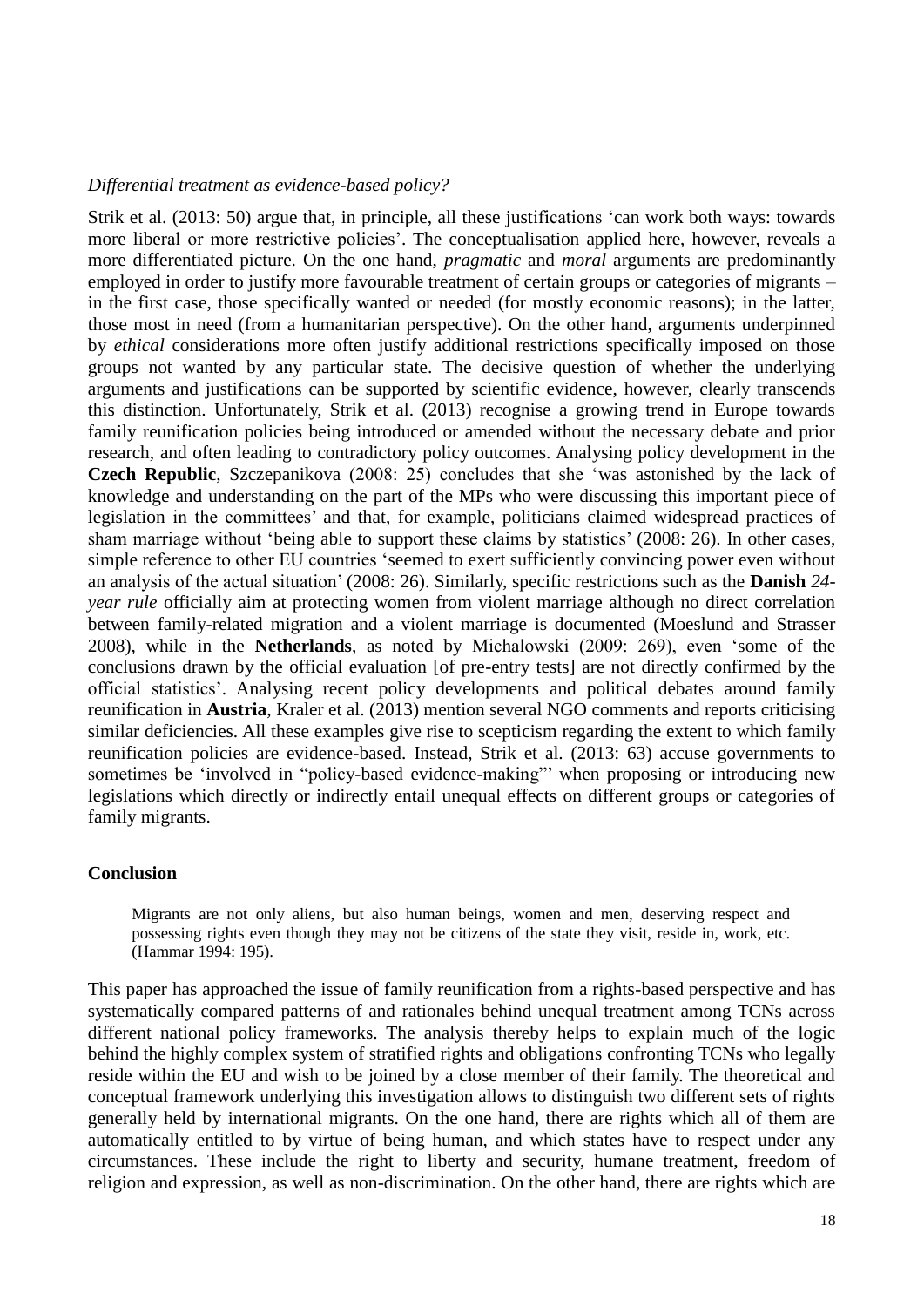deliberately granted by an individual state to immigrants fulfilling certain conditions, such as the right to enter, reside, work or settle within its territory. Clearly, the *right to family reunification* marks a point of intersection between both spheres, since it is underpinned not only by the unconditional human right of the sponsor to have his or her private and family life respected, but also by the highly conditional right of the family member living abroad to enter and stay, work and/or settle in the same country as his or her sponsor. Thus, policies of family reunification reflect not only the obligations of states in relation to migrants' human rights, but also their own sovereign right to *manage* (most) immigration according to their own national interests. It is this particular context which leaves family reunification far from being a neutral application of a universal human rights norm, but instead renders it a *highly selective process* (Kofman et al. 2011).

Accordingly, any assessment of the legitimacy of making distinctions between different groups and categories of migrants or their sponsors ultimately depends on which of the two underlying principles (the migrant's right to family life vs. the host state's sovereignty to control immigration) is seen as predominant in any particular case. A comparative analysis of such instances in different EU Member States has shown that while specific conditions and requirements for reunification vary considerably in both scale and scope, they clearly reveal common patterns and rationales. On the one hand, this can be explained by their common foundation on international human rights obligations or specific EU legislation; on the other, it points towards very similar overall interests, perceptions and fears related to specific groups of family migrants. Overall, the results suggest that in countries that regulate family reunification most restrictively (like Denmark), instances of unequal treatment are much more widespread. The findings thereby confirm the argument of Strik et al. (2013), whereby the increasing fragmentation of outsider statuses is the result of states trying to minimise access to certain rights, which have been progressively extended to immigrants over recent decades. On the contrary, more liberal policy frameworks (like in Portugal) operate within far less complex systems of immigration statuses, thereby allowing less differentiation and creating less inequality regarding the access to such rights.

From the perspective of governments and politicians, this also clearly limits the scope for immigrant selection, i.e. their capacity to comprehensively *manage migration flows.* From a rightsbased perspective, however, it remains highly questionable whether managing migration by granting differential access to fundamental rights such as the right to family life can be regarded as an option legitimately available to liberal-democratic states. It has therefore been suggested that in order for any distinctions made between different groups of persons to comply with liberal democratic norms and principles, the underlying arguments and justifications must be based on objective realities and supported by robust scientific evidence. In the realm of family reunification policies many such distinctions have been shown to follow from at least seemingly pragmatic and rational arguments. All too often, however, these justifications seem to rest on a general public perception rather than substantial empirical evidence of a certain social problem, which undermines both their validity and legitimacy. Thus, in the absence of a general rule, every (even potentially) selective limitation to the right to family reunification must be evaluated in terms of its appropriateness and proportionality. This means to carefully weigh the legitimate interest of the migrant family to live together in a particular host state against that of states in retaining their capability to select immigrants according to their own socio-cultural preferences, economic needs and ethno-nationally biased definitions.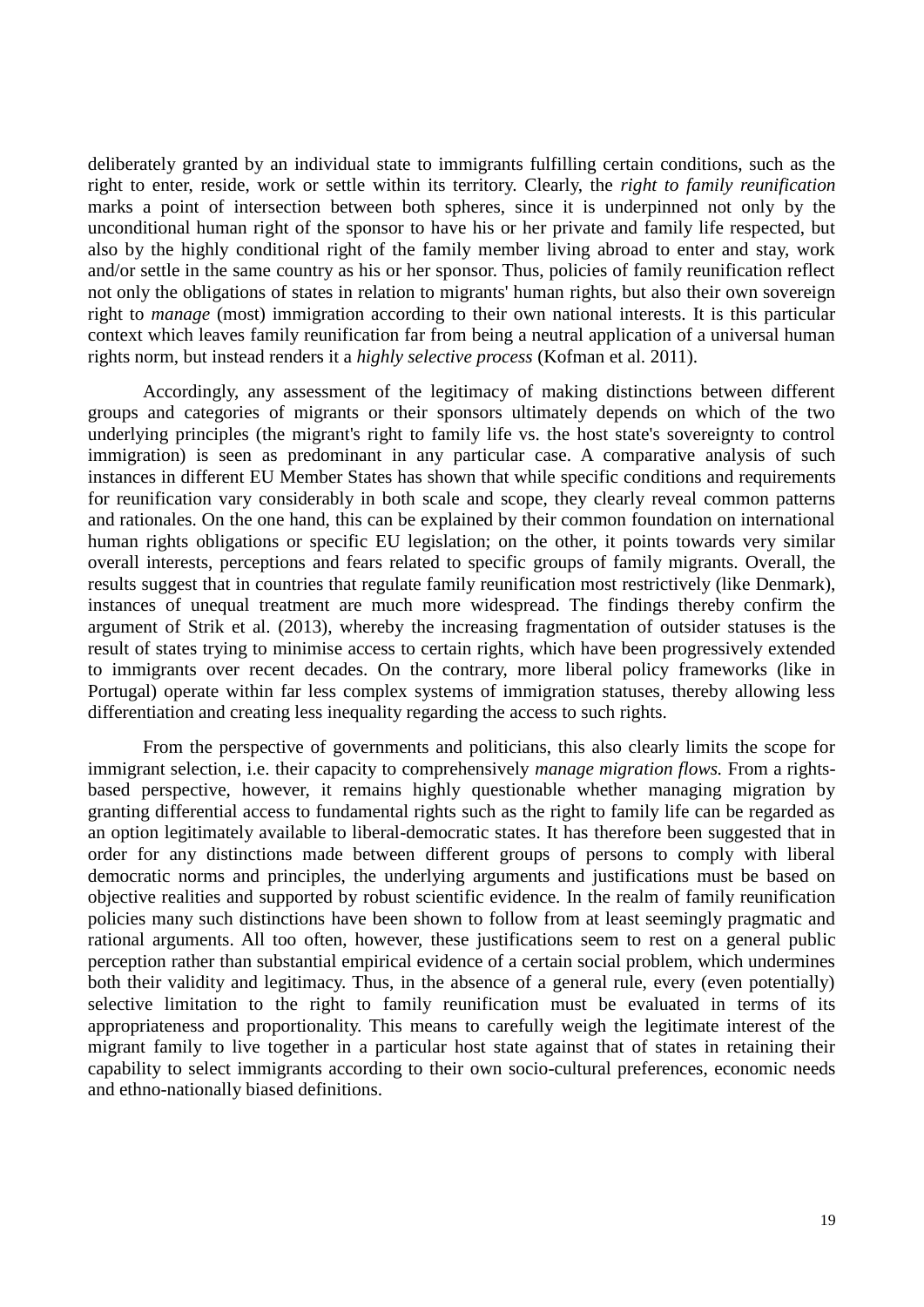#### **Acknowledgements**

This paper is an edited version of my research dissertation submitted as part of the MA in Migration Studies at the University of Sussex, 2012-13. I wish to thank my supervisor, Prof. Paul Statham, for his comments and suggestions, as well as his encouragement during the entire academic year.

#### **References**

- Araujo, Sandra Gil (2010). *Family Migration Policies in Spain*, NODE Policy Report, Vienna: BMWF/ICMPD, online available at: [http://research.icmpd.org/fileadmin/Research-](http://research.icmpd.org/fileadmin/Research-Website/Project_material/NODE/NODE_Country_Report_Spain_SG_final__3_.pdf)[Website/Project\\_material/NODE/NODE\\_Country\\_Report\\_Spain\\_SG\\_final\\_\\_3\\_.pdf](http://research.icmpd.org/fileadmin/Research-Website/Project_material/NODE/NODE_Country_Report_Spain_SG_final__3_.pdf) (15/7/2013)
- Bauböck, Rainer (1994). Changing the boundaries of citizenship. The inclusion of immigrants in democratic polities, in: Rainer Bauböck (ed.). *From Aliens to Citizens. Redefining the Status of Immigrants in Europe*, Aldershot: Avebury, 199-232
- Besselink, Leonard F. M. (2006). Unequal citizenship: integration measures and equality, in: Sergio Carrera (ed.). *The Nexus between Immigration, Integration and Citizenship in the EU*, CHALLENGE Conference, Centre for European Policy Studies (CEPS), Brussels, 14-19, online available at: <http://www.ceps.eu/book/nexus-between-immigration-integration-and-citizenship-eu> (21/6/2013)
- Besselink, Leonhard F. M. (2009). Integration and immigration: the vicissitudes of Dutch 'Inburgering', in: Elspeth Guild, Kees Groenendijk and Sergio Carrera (eds). *Illiberal Liberal States: Immigration, Citizenship, and Integration in the EU*, Farnham: Ashgate, 241-257
- Bonizzoni, Paola (2011). Civic stratification, stratified reproduction and family solidarity: strategies of Latino families in Milan, in: Albert Kraler, Eleonore Kofman, Martin Kohli and Camille Schmoll (eds). *Gender, Generation and the Family in International Migration*, Amsterdam: Amsterdam University Press
- Bonjour, Saskia (2008). *Family Migration Policies in the Netherlands*, NODE Policy Report, Vienna: BMWF/ICMPD, online available at: [http://research.icmpd.org/fileadmin/Research-](http://research.icmpd.org/fileadmin/Research-Website/Project_material/NODE/Family_Migration_Pol_NL_final_01.pdf)[Website/Project\\_material/NODE/Family\\_Migration\\_Pol\\_NL\\_final\\_01.pdf](http://research.icmpd.org/fileadmin/Research-Website/Project_material/NODE/Family_Migration_Pol_NL_final_01.pdf) (18/6/2013)
- Bonjour, Saskia (2010). "Between integration provision and selection mechanism. Party politics, judicial constraints, and the making of French and Dutch Policies of civic integration abroad, *European Journal of Migration and Law*, 12: 299-318
- Brinkmann, Gisbert (2002). Family reunification of third-country nationals: access of family members to social protection benefits, *European Journal of Migration and Law*, 4: 291-308
- Cholewinski, Ryszard (2002). Family reunification and conditions placed on family members: dismantling a fundamental human right, *European Journal of Migration and Law*, 4: 271-290
- European Commission (2008). *Report from the Commission to the European Parliament and the Council on the application of Directive 2003/86/EC on the right to family reunification*, Brussels, 8.10.2008 COM(2008) 610 final
- European Commission (2011). *Green Paper on the right to family reunification of third-country nationals living in the European Union (Directive 2003/86/EC)*, Brussels, 15.11.2011, COM(2011) 735 final
- European Council (1999). *Presidency Conclusions, Tampere European Council*, 15 and 16 October 1999, SN 200/99, Brussels: http://www.consilium.europa.eu/uedocs/cms data/docs/pressdata/en/ec/00200[r1.en9.htm](http://www.consilium.europa.eu/uedocs/cms_data/docs/pressdata/en/ec/00200-r1.en9.htm) (15/8/2013)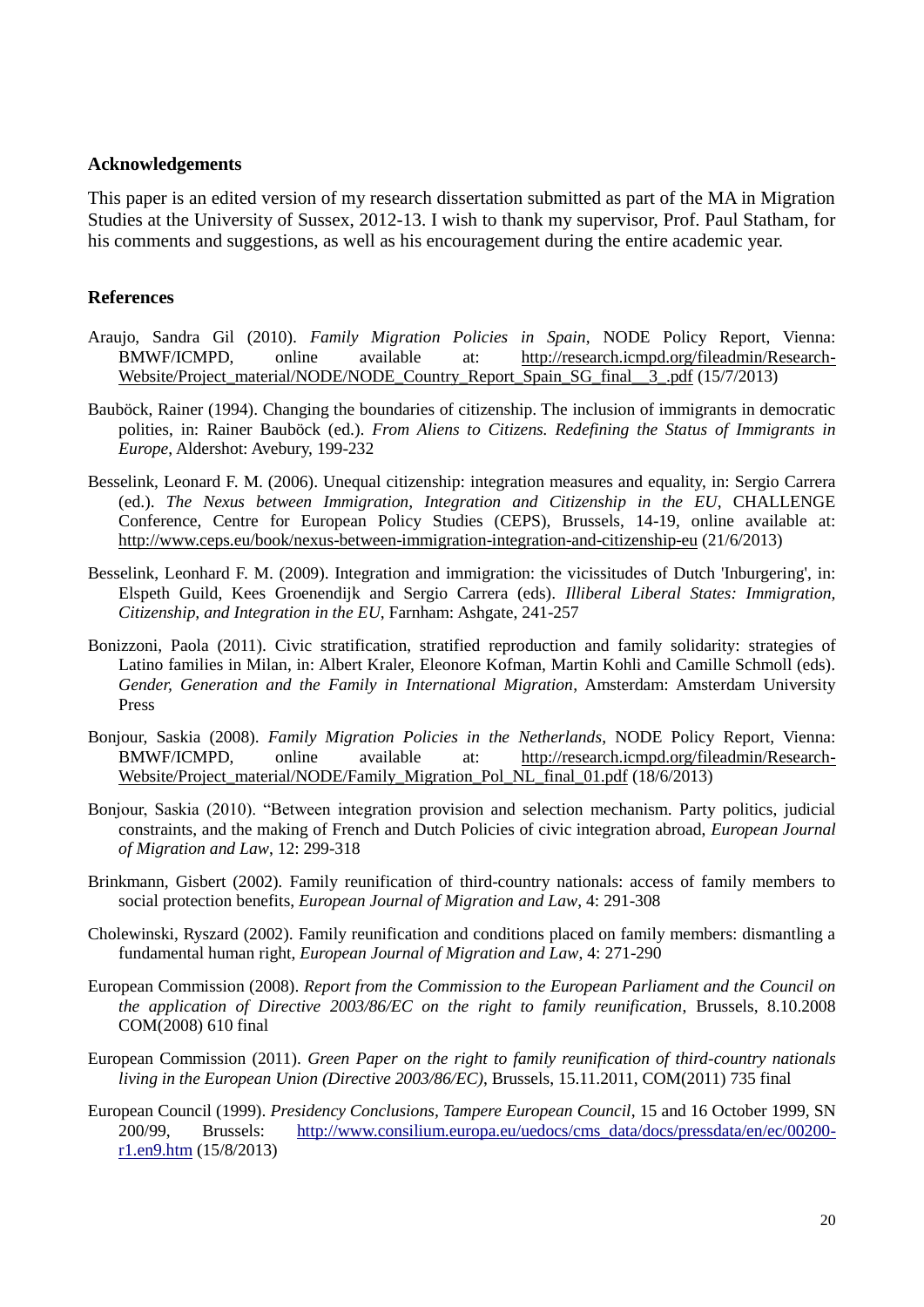- Goodman, Sara Wallace (2010). Integration requirements for integrations's sake? Identifying, categorising and comparing civic integration policies, *Journal of Ethnic and Migration Studies*, 36(5): 753- 772
- Groenendijk, Kees (2006). Family Reunification as a Right under Community Law, *European Journal of Migration and Law*, 8: 215-230
- Guild, Elspeth, Kees Groenendijk and Sergio Carrera (2009). Understanding the contest of community: illiberal practices in the EU?, in: Elspeth Guild, Kees Groenendijk and Sergio Carrera (eds). *Illiberal Liberal States: Immigration, Citizenship, and Integration in the EU*, Farnham: Ashgate, 1-25
- Habermas, Jürgen (1993). *Justification and Application: Remarks on Discourse Ethics*, Cambridge and London: The MIT Press
- Hammar, Tomas (1994). Legal time of residence and the status of immigrants, in: Rainer Bauböck (ed.). *From Aliens to Citizens. Redefining the Status of Immigrants in Europe*, Aldershot: Avebury, 187-197
- Huddleston, Thomas, Jan Niessen, Eadaoin Ni Chaoimh and Emilie White (2011). *Migrant Integration Policy Index III*, British Council and Migration Policy Group, Brussels, online available at: [http://www.mipex.eu/sites/default/files/downloads/migrant\\_integration\\_policy\\_index\\_mipexiii\\_2011.pdf](http://www.mipex.eu/sites/default/files/downloads/migrant_integration_policy_index_mipexiii_2011.pdf) (14/08/2013)
- Jesse, Moritz (2009). Missing in action: effective protection for third-country nationals from discrimination under Community Law, in: Elspeth Guild, Kees Groenendijk and Sergio Carrera (eds). *Illiberal Liberal States: Immigration, Citizenship, and Integration in the EU*, Farnham: Ashgate, 187-203
- Joppke, Christian (1998). Why liberal states accept unwanted immigration, *World Politics*, 50(2): 266-293
- Joppke, Christian (2007a). Beyond national models: civic integration policies for immigrants in Western Europe, *West European Politics*, 30(1): 1-22
- Joppke, Christian (2007b). Transformation of immigrant integration. Civic integration and antidiscrimination in the Netherlands, France, and Germany, *World Politics*, 59(2): 243-273
- Kofman, Eleonore (2004). Family-related migration: a critical review of European studies, *Journal of Ethnic and Migration Studies*, 30(2): 243-262
- Kofman, Eleonore (2005). Citizenship, migration and the reassertion of national identity, *Citizenship Studies*, 9(5): 453-467
- Kofman, Eleonore, Albert Kraler, Martin Kohli and Camille Schmoll (2011). Introduction: issues and debates on family-related migration and the migrant family: a European perspective, in: Albert Kraler, Eleonore Kofman, Martin Kohli and Camille Schmoll (eds). *Gender, Generation and the Family in International Migration*, Amsterdam: Amsterdam University Press
- Kraler, Albert (2010). *Civic Stratification, Gender and Family Migration Policies in Europe,* Final Report, Vienna: BMWF/ICMPD, available online at: [http://research.icmpd.org/fileadmin/Research-](http://research.icmpd.org/fileadmin/Research-Website/Test_content/FINAL_Report_Family_Migration_Policies_Online_FINAL.pdf)[Website/Test\\_content/FINAL\\_Report\\_Family\\_Migration\\_Policies\\_Online\\_FINAL.pdf](http://research.icmpd.org/fileadmin/Research-Website/Test_content/FINAL_Report_Family_Migration_Policies_Online_FINAL.pdf) (18/06/2013)
- Kraler, Albert, Eleonore Kofman, Martin Kohli and Camille Schmoll (eds) (2011). *Gender, Generation and the Family in International Migration*, Amsterdam: Amsterdam University Press
- Kraler, Albert, Christina Hollomey, Christoph Hurich, Alexandra König and Gerhard Muzak (2013). *Family Reunification – a barrier or facilitator of integration? Country Report Austria*, ICMPD, Vienna, online available at:<http://familyreunification.eu/wp-content/uploads/2013/03/Austria1.pdf> (4/7/2013)
- Lahav, Gallya (1997). International versus national constraints in family-reunification migration policy, *Global Governance*, 3: 349-372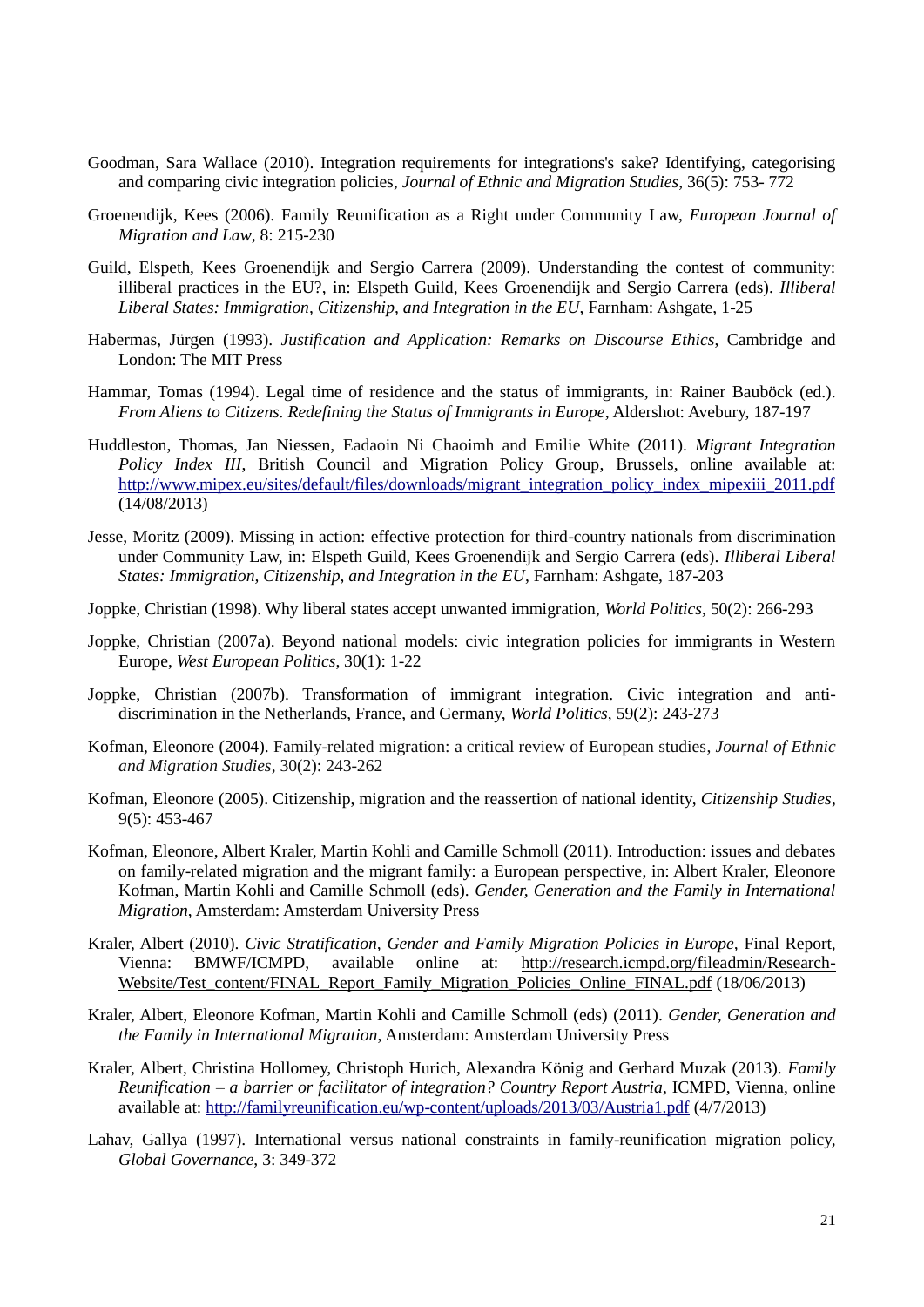- Lockwood, David (1996). Civic integration and class formation, *The British Journal of Sociology*, 47(3): 531-550
- Marthaler, Sally (2008). Nicolas Sarkozy and the politics of French immigration policy, *Journal of European Public Policy*, 15(3): 382-397
- Michalowski, Ines (2009). Liberal states privatised integration policies?, in: Elspeth Guild, Kees Groenendijk and Sergio Carrera (eds). *Illiberal Liberal States: Immigration, Citizenship, and Integration in the EU*, Farnham: Ashgate, 259-275
- Moeslund, Karina and Elisabeth Strasser (2008). *Family Migration Policies in Denmark*, NODE Policy Report, Vienna: BMWF/ICMPD, online available at: [http://research.icmpd.org/fileadmin/Research-](http://research.icmpd.org/fileadmin/Research-Website/Project_material/NODE/DK_Policy_Analysis.pdf)[Website/Project\\_material/NODE/DK\\_Policy\\_Analysis.pdf](http://research.icmpd.org/fileadmin/Research-Website/Project_material/NODE/DK_Policy_Analysis.pdf) (18/6/2013)
- Morris, Lydia (2002). *Managing Migration: Civic Stratification and Migrants'Rights,* London: Routledge
- Morris, Lydia (2003). Managing contradiction: civic stratification and migrants' rights, *International Migration Review*, 37(1): 74-100
- OECD (2013). *International Migration Outlook 2013*, OECD Publishing, available online at: [http://dx.doi.org/10.1787/migr\\_outlook-2013-en](http://dx.doi.org/10.1787/migr_outlook-2013-en) (10/7/2013)
- Oliveira, Catarina Reis, João Cancela and Vera Fonseca (2013). *Family Reunification in Portugal: The law in practice, Country Report Portugal* (done for the Project Family Reunification – a barrier or facilitator of integration?), ACIDI I.P., Lisbon, online available: [http://familyreunification.eu/wp](http://familyreunification.eu/wp-content/uploads/2013/03/Portuguese.pdf)[content/uploads/2013/03/Portuguese.pdf](http://familyreunification.eu/wp-content/uploads/2013/03/Portuguese.pdf) (15/8/2013)
- Pascouau, Yves and Henri Labayle (2011). *Conditions for family reunification under strain. A comparative study in nine EU member states*, European Policy Centre, Odysseus Network, online available at: [http://www.epc.eu/documents/uploads/pub\\_1369\\_conditionsforfamily.pdf](http://www.epc.eu/documents/uploads/pub_1369_conditionsforfamily.pdf) (28/6/2013)
- Perruchoud, Richard (1989). Family reunification, *International Migration*, 27(4): 509-524
- Ruffer, Galya B. (2011). Pushed beyond recognition? The liberality of family reunification policies in the EU, *Journal of Ethnic and Migration Studies*, 37(6): 935-951
- Scholten, P.W.A., Han Entzinger, Eleonore Kofman, Christina Hollomey and Claudia Lechner (2012). *Integration from abroad? Perception and impacts of pre-entry tests for third-country nationals,*  PROSINT Comparative Reports WP4, ICMPD, available online at: [http://research.icmpd.org/fileadmin/Research-](http://research.icmpd.org/fileadmin/Research-Website/Project_material/PROSINT/Reports/WP4_CompRep_Final_submitted.pdf)[Website/Project\\_material/PROSINT/Reports/WP4\\_CompRep\\_Final\\_submitted.pdf](http://research.icmpd.org/fileadmin/Research-Website/Project_material/PROSINT/Reports/WP4_CompRep_Final_submitted.pdf) (23/6/2013)
- Soysal, Yasmin (1994). *Limits of Citizenship. Migrants and Postnational Membership in Europe*, Chicago: Chicago University Press
- Strik, Tineke, Betty de Hart and Ellen Nissen (2013). Family Reunification: A barrier or facilitator of integration? A comparative study, Brussels, European Commission DG Home, online available at: <http://familyreunification.eu/wp-content/uploads/2013/03/FamilyReunification-web1.pdf> (20/6/2013)
- Szczepanikova, Alice (2008). Family Migration Policies in the Czech Republic, NODE Policy Report, Vienna: BMWF/ICMPD, online available at: [http://research.icmpd.org/fileadmin/Research-](http://research.icmpd.org/fileadmin/Research-Website/Project_material/NODE/Family_Migration_Policies_CZ_final_01.pdf)[Website/Project\\_material/NODE/Family\\_Migration\\_Policies\\_CZ\\_final\\_01.pdf](http://research.icmpd.org/fileadmin/Research-Website/Project_material/NODE/Family_Migration_Policies_CZ_final_01.pdf) (18/7/2013)
- Triebl, Katrin and Christin Klindworth (2012). *Family Reunification – a barrier or facilitator of integration? Country Report Germany*, Johann Daniel Lawaetz-Stiftung, Hamburg, online available at: [http://familyreunification.eu/wp-content/uploads/2013/03/A-Family-Reunifaction-German-Country-](http://familyreunification.eu/wp-content/uploads/2013/03/A-Family-Reunifaction-German-Country-Report1.pdf)